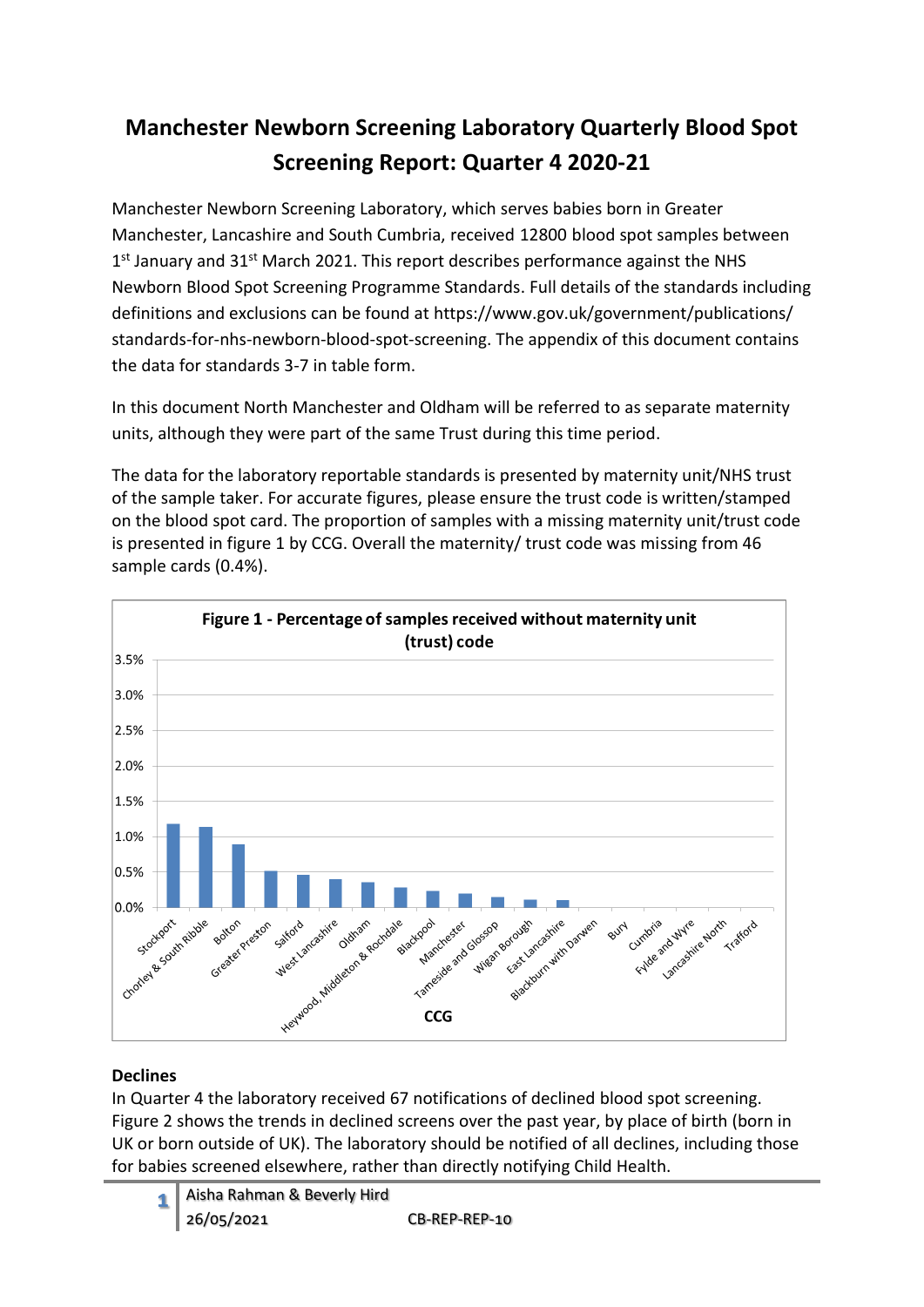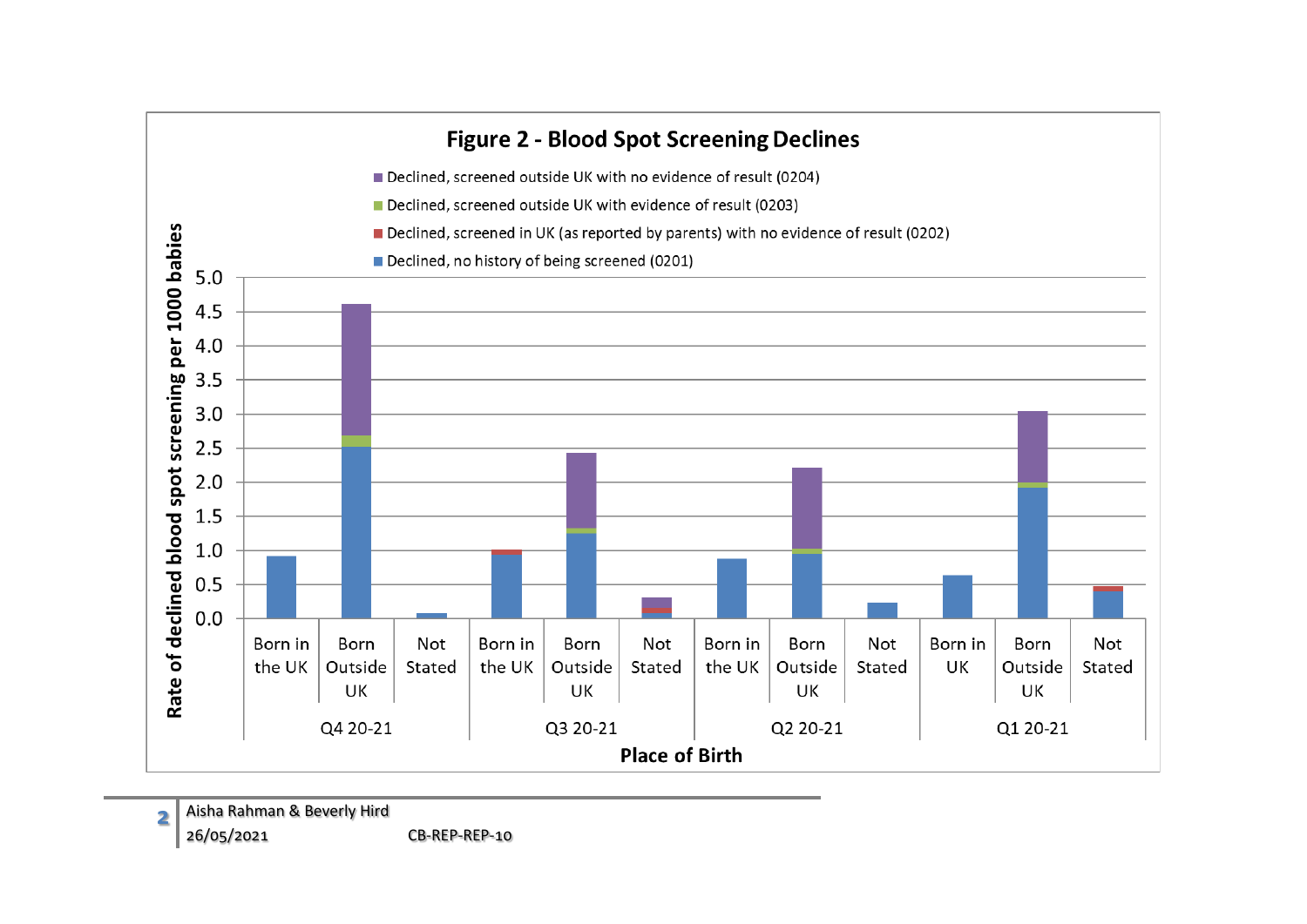# **Key to colour coding**

| Met achievable threshold                 |
|------------------------------------------|
| Met acceptable threshold                 |
| Within 10% of acceptable threshold       |
| More than 10% below acceptable threshold |

**Standard 3 – The proportion of blood spot cards received by the laboratory with the baby's NHS number on a barcoded label**

**Acceptable:** ≥ 90.0% of blood spot cards are received by the laboratory with the baby's NHS number on a barcoded label.

**Achievable:** ≥ 95.0% of blood spot cards are received by the laboratory with the baby's NHS number on a barcoded label.

Figure 3 displays performance against standard 3.

Overall, 83.1% of samples received in quarter 4 of 2020/21 had a barcoded NHS number label, which is more than the previous quarter (81.7%). Of 12 maternity units, 5 met the standard, including two reaching the achievable threshold (Blackpool and East Lancashire). Four units were more than 10% below the acceptable threshold, with slightly improved performance compared with the previous quarter.

#### **Standard 4 - The proportion of first blood spot samples taken on day 5**

**Acceptable:** ≥ 90.0% of first blood spot samples are taken on day 5. **Achievable:** ≥ 95.0% of first blood spot samples are taken on day 5.

Figure 4 displays performance against standard 4. Overall, 92.6% of samples received in quarter 4 of 2020/21 were collected on day 5, which is the same quarter 3. All 12 maternity units met standard 4, including 3 meeting the achievable threshold (MFT, Tameside and Stockport).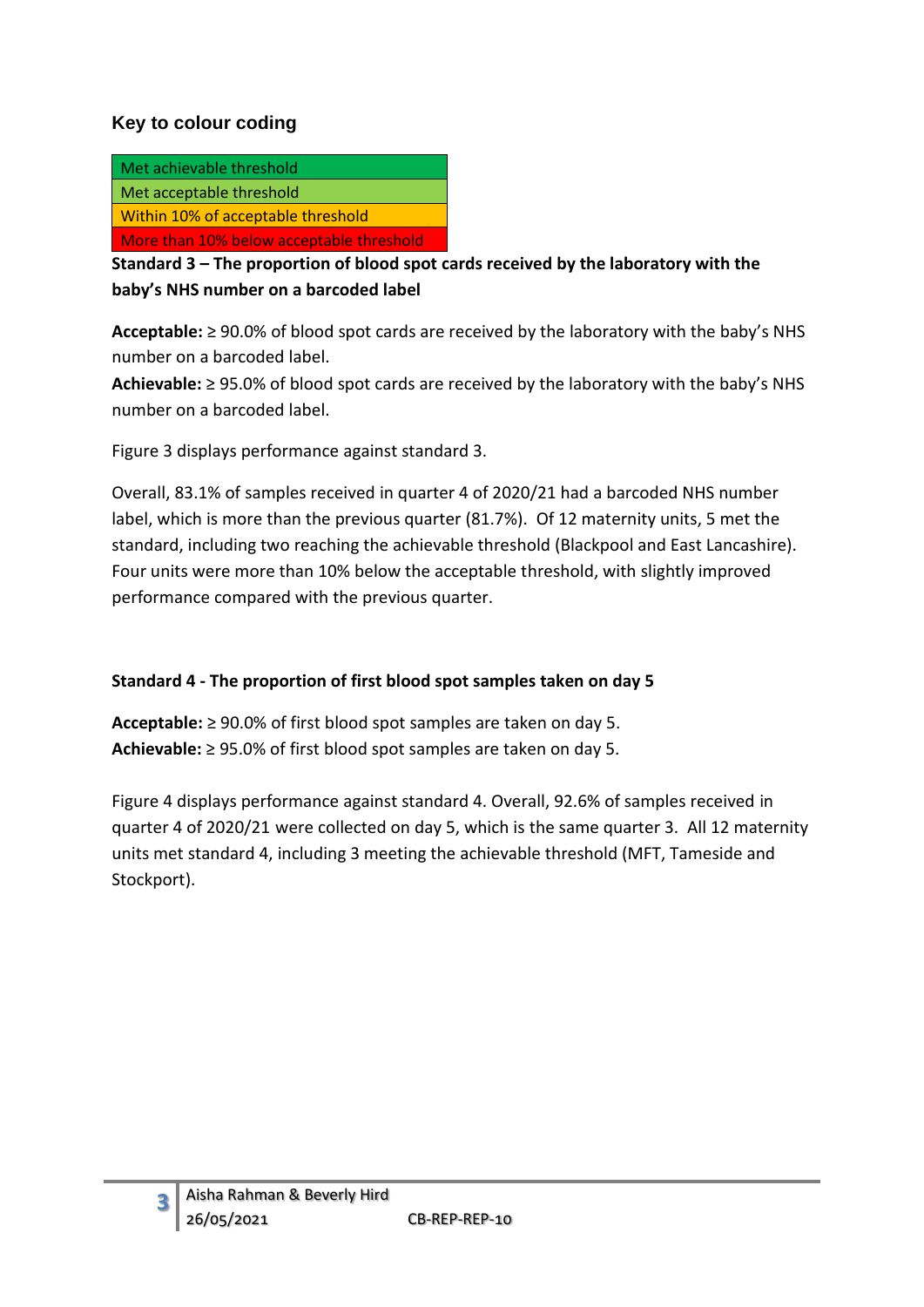

The Pennine data is now presented as two separate sites: North Manchester and Oldham. Split data for previous quarters is not available.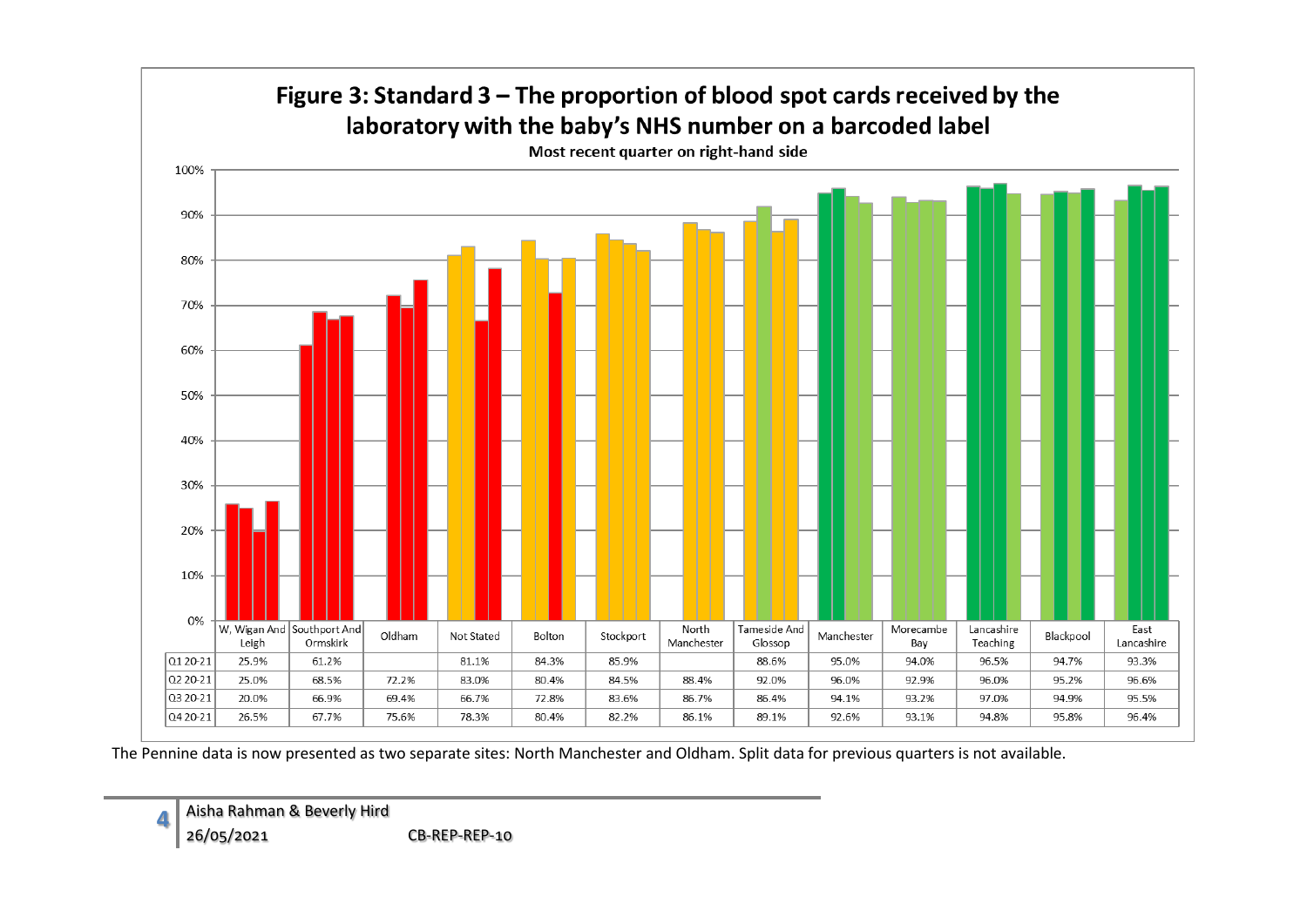

**5** Aisha Rahman & Beverly Hird

26/05/2021 CB-REP-REP-10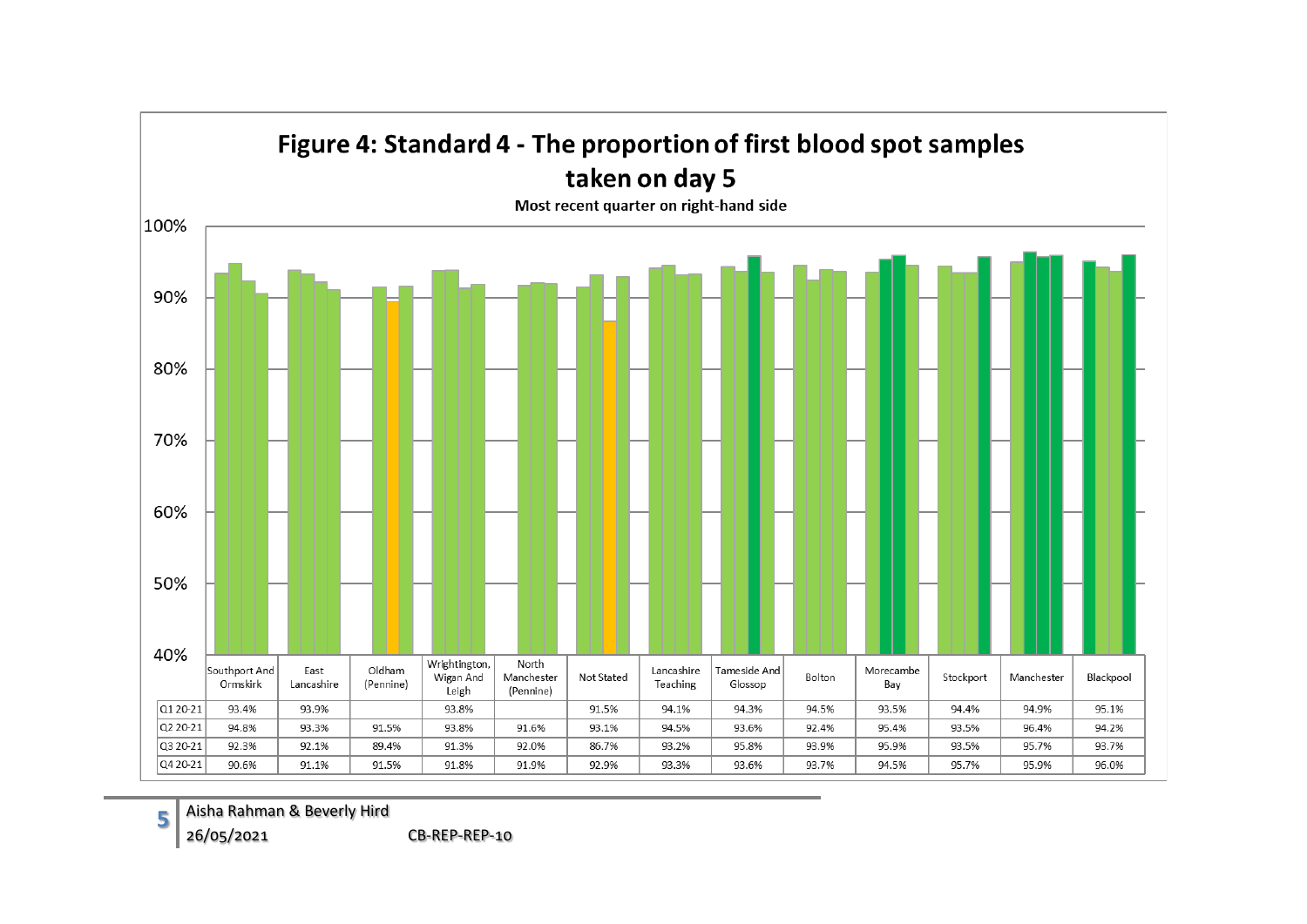# **Standard 5 - The proportion of blood spot samples received less than or equal to 3 working days of sample collection**

**Acceptable:** ≥ 95.0% of all samples received less than or equal to 3 working days of sample collection.

**Achievable:** ≥ 99.0% of all samples received less than or equal to 3 working days of sample collection.

Performance against the transport standard (figure 5) was good. Overall, 96.7% samples were received within 3 working days. 10 Trusts met the standard, including 3 reaching the achievable threshold. Performance was worse than last quarter (98.1% samples received within 3 working days). Southport and Ormskirk has improved since the last quarter from 64.7% to 82.7%

# **Standard 6 - The proportion of first blood spot samples that require repeating due to an avoidable failure in the sampling process**

**Acceptable:** Avoidable repeat rate is ≤ 2.0%

**Achievable:** Avoidable repeat rate is ≤ 1.0%

The avoidable repeat rate for quarter 4 was 3.4%, which is higher than quarter 3 (2.8%). This was due to an unusually high number of insufficient samples received in March. Please see the monthly avoidable repeat report for March, for further details. The performance for each trust is displayed in figure 6. Two Trusts met the standard (Blackpool and Tameside). Figure 7 compares the avoidable repeat rate for samples collected from in-patients with samples collected from babies at home/ in the community. The rate was 2.9% for babies at home (2.4% in quarter 3) and 7.6% for samples collected from in-patients (6.3% in quarter 3).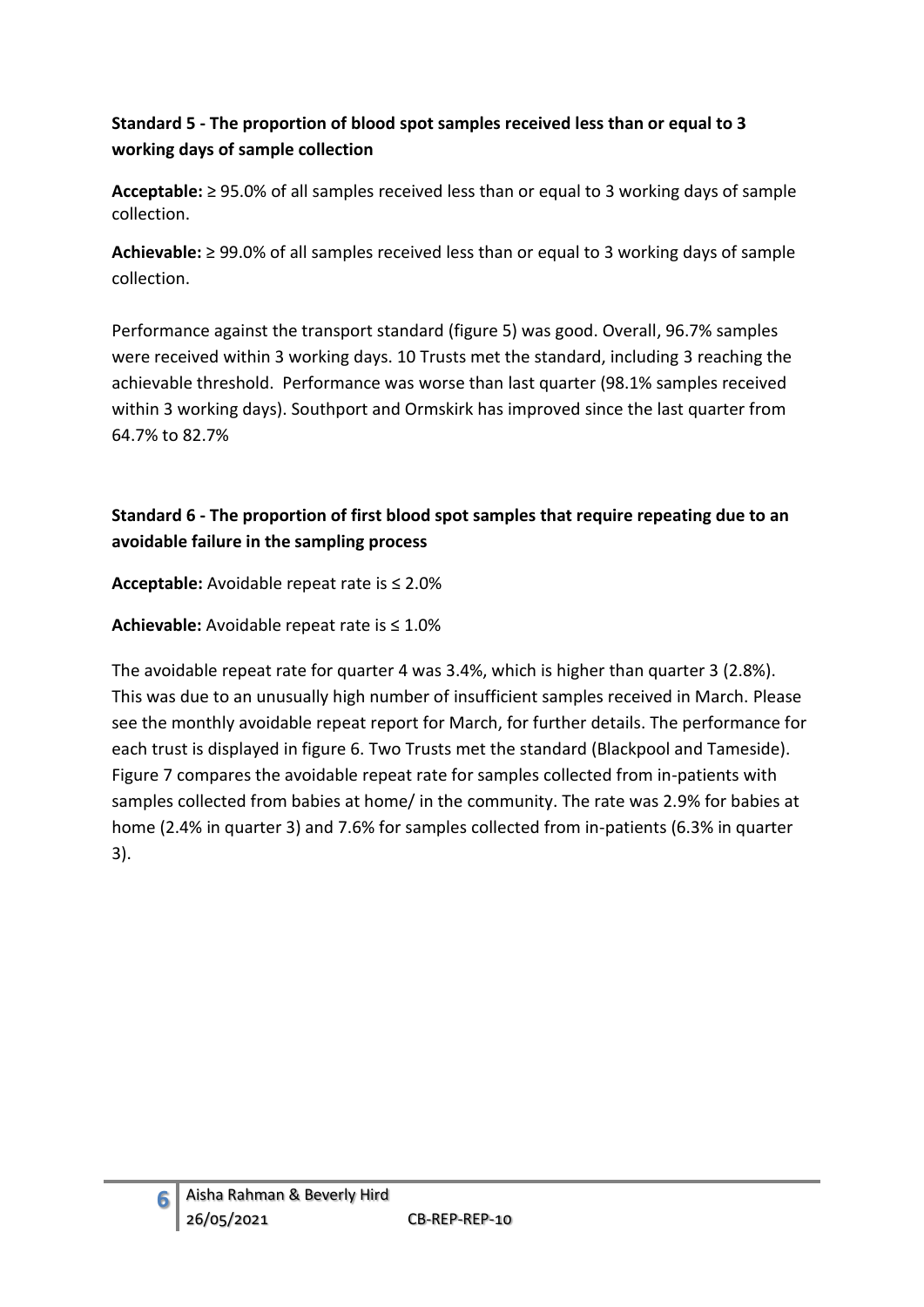

Aisha Rahman & Beverly Hird

26/05/2021 CB-REP-REP-10

**7**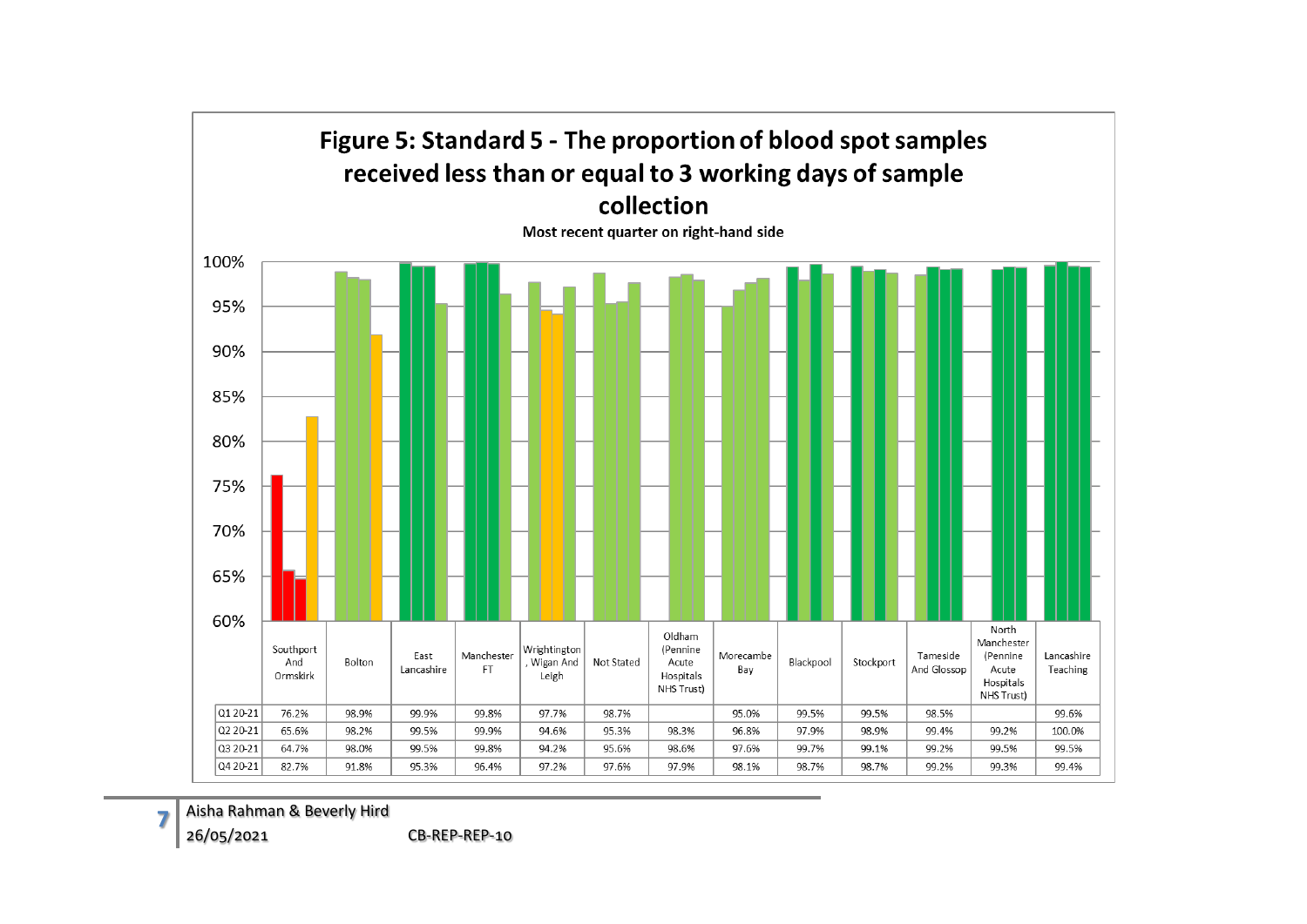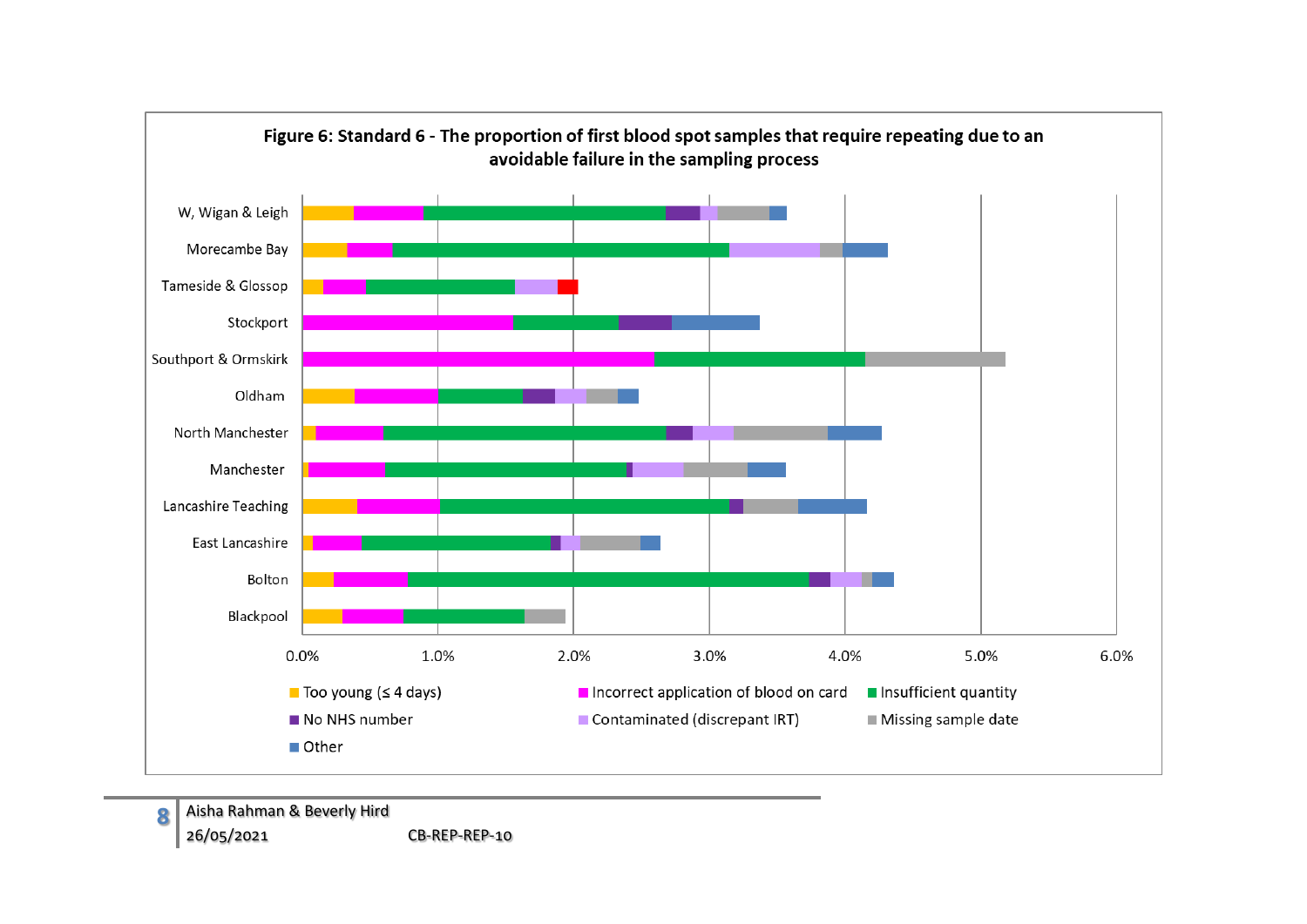

Furness, Royal Blackburn Hospital RMCH are not displayed in the chart (avoidable repeat rate 0%).

**9** Aisha Rahman & Beverly Hird 26/05/2021 CB-REP-REP-10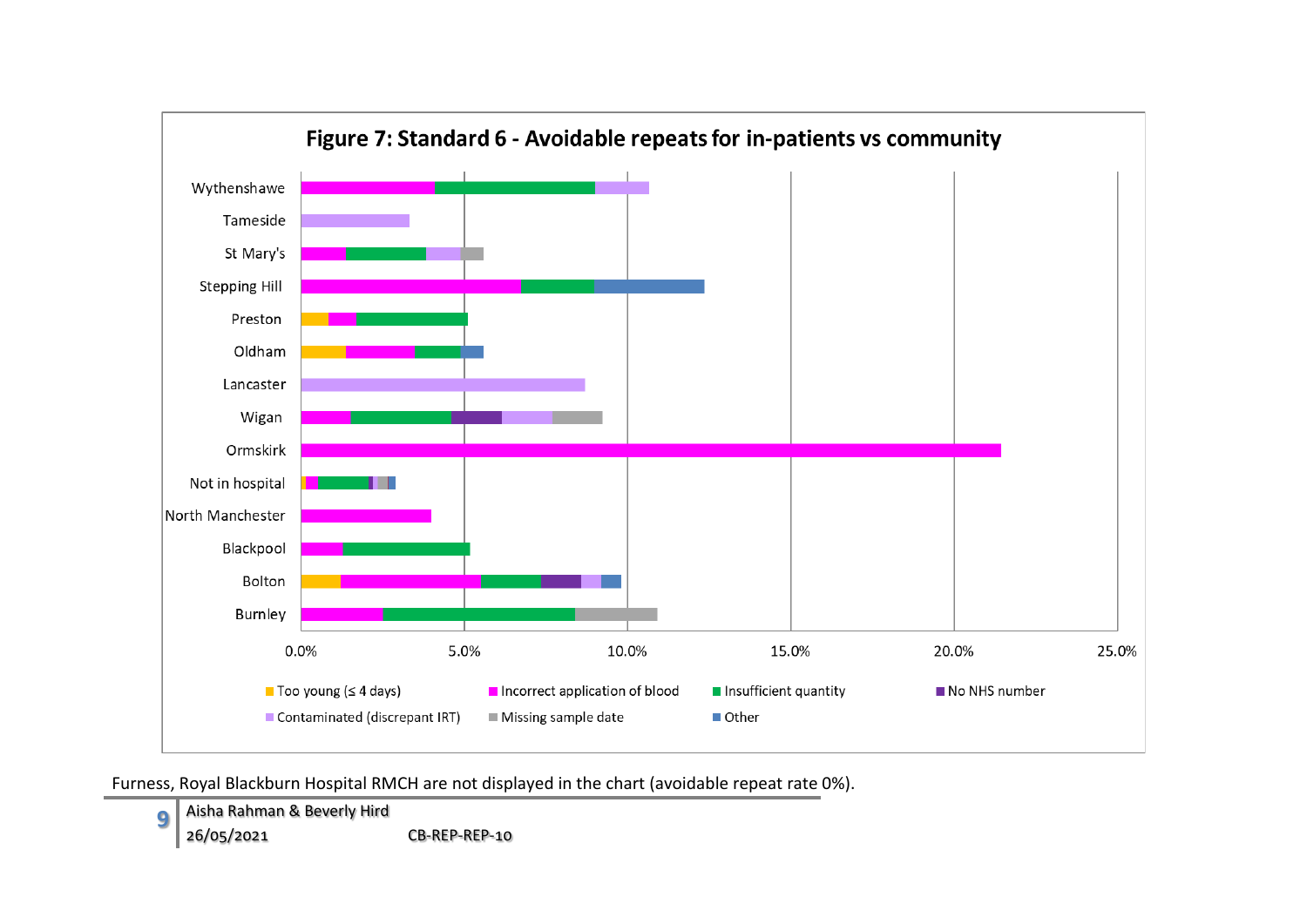| Q4 20-21 Table 1 - Summary of performance                      |                  |                  |                  |                  |  |  |  |  |  |  |  |
|----------------------------------------------------------------|------------------|------------------|------------------|------------------|--|--|--|--|--|--|--|
| <b>Trust</b>                                                   | STD <sub>3</sub> | STD <sub>4</sub> | STD <sub>5</sub> | STD <sub>6</sub> |  |  |  |  |  |  |  |
| <b>Blackpool Teaching Hospitals NHS FT</b>                     | 95.8%            | 96.0%            | 98.7%            | 1.9%             |  |  |  |  |  |  |  |
| <b>Bolton NHS FT</b>                                           | 80.4%            | 93.7%            | 92.5%            | 4.4%             |  |  |  |  |  |  |  |
| East Lancashire Hospitals NHS Trust                            | 96.4%            | 91.1%            | 95.3%            | 2.6%             |  |  |  |  |  |  |  |
| Lancashire Teaching Hospitals NHS FT                           | 94.8%            | 93.3%            | 99.4%            | 4.2%             |  |  |  |  |  |  |  |
| Manchester University NHS FT                                   | 92.6%            | 95.9%            | 97.1%            | 3.6%             |  |  |  |  |  |  |  |
| North Manchester (Pennine Acute<br><b>Hospitals NHS Trust)</b> | 86.1%            | 91.9%            | 99.4%            | 4.3%             |  |  |  |  |  |  |  |
| <b>Not Stated</b>                                              | 78.3%            | 92.9%            | 97.6%            | 2.3%             |  |  |  |  |  |  |  |
| Oldham (Pennine Acute Hospitals NHS<br>Trust)                  | 75.6%            | 91.5%            | 98.2%            | 2.5%             |  |  |  |  |  |  |  |
| Southport & Ormskirk Hospital NHS Trust                        | 67.7%            | 90.6%            | 91.4%            | 5.2%             |  |  |  |  |  |  |  |
| <b>Stockport NHS FT</b>                                        | 82.2%            | 95.7%            | 99.1%            | 3.4%             |  |  |  |  |  |  |  |
| Tameside And Glossop Integrated Care<br><b>NHSFT</b>           | 89.1%            | 93.6%            | 99.4%            | 2.0%             |  |  |  |  |  |  |  |
| University Hospitals of Morecambe Bay<br><b>NHS FT</b>         | 93.1%            | 94.5%            | 98.6%            | 4.3%             |  |  |  |  |  |  |  |
| Wrightington, Wigan and Leigh NHS FT                           | 26.5%            | 91.8%            | 98.0%            | 3.6%             |  |  |  |  |  |  |  |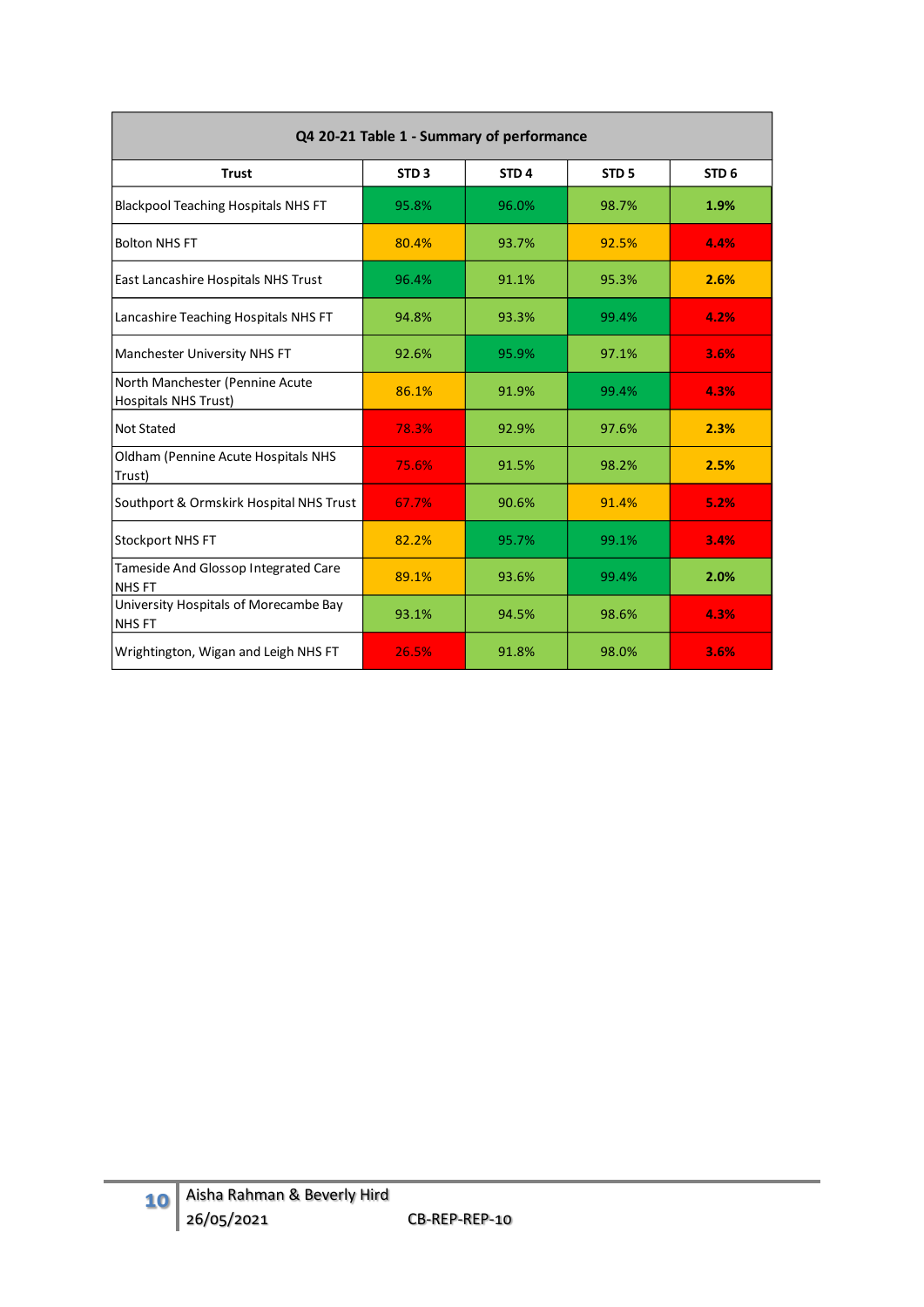# **Standard 7a - The proportion of second blood spots for raised IRT taken on day 21 to day 24**

**Acceptable:** ≥ 95% of second blood spot samples taken on day 21 to day 24 **Achievable:** ≥ 70% of second blood spot samples taken on day 21

#### From April 2021:

**Acceptable:** ≥ 80% of second blood spot samples taken on day 21 to day 24 **Achievable:** ≥ 90% of second blood spot samples taken on day 21 to day 24

Standard 7a was met. During quarter 4 there were 7 repeats for raised IRT (CF inconclusive). Of these, 71% (5) were collected on day 21 and 86% (6) on day 21-24. CF inconclusive repeats are performed by Screening Link Health Visitors. The data is presented in figure 7 and by local Child Health Records Department, in table 2.



| Q4 Table 2 - Standard 7a |    |                                                                        |              |                |                |             |  |  |  |  |
|--------------------------|----|------------------------------------------------------------------------|--------------|----------------|----------------|-------------|--|--|--|--|
| <b>Child Health</b>      |    | <b>Age at Collection of CF</b><br><b>Inconclusive Repeat</b><br>(days) |              | Grand          | %<br>collected | % collected |  |  |  |  |
| <b>Department</b>        | 18 | 21                                                                     | 24           | <b>Total</b>   | day 21         | day 21-24   |  |  |  |  |
| <b>Central Lancs</b>     |    |                                                                        | $\mathbf{1}$ | 1              | 0%             | 100%        |  |  |  |  |
| East Lancs               | 1  | 1                                                                      |              | $\overline{2}$ | <b>50%</b>     | <b>50%</b>  |  |  |  |  |
| Manchester               |    | $\mathbf{1}$                                                           |              | 1              | 100%           | 100%        |  |  |  |  |
| Salford                  |    | $\mathbf{1}$                                                           |              | 1              | 100%           | 100%        |  |  |  |  |
| Stockport                |    | $\mathbf{1}$                                                           |              | 1              | 100%           | 100%        |  |  |  |  |
| Bury                     |    | $\mathbf{1}$                                                           |              | 1              | 100%           | 100%        |  |  |  |  |
| <b>Grand Total</b>       | 1  | 5                                                                      |              | 7              | 71%            | 86%         |  |  |  |  |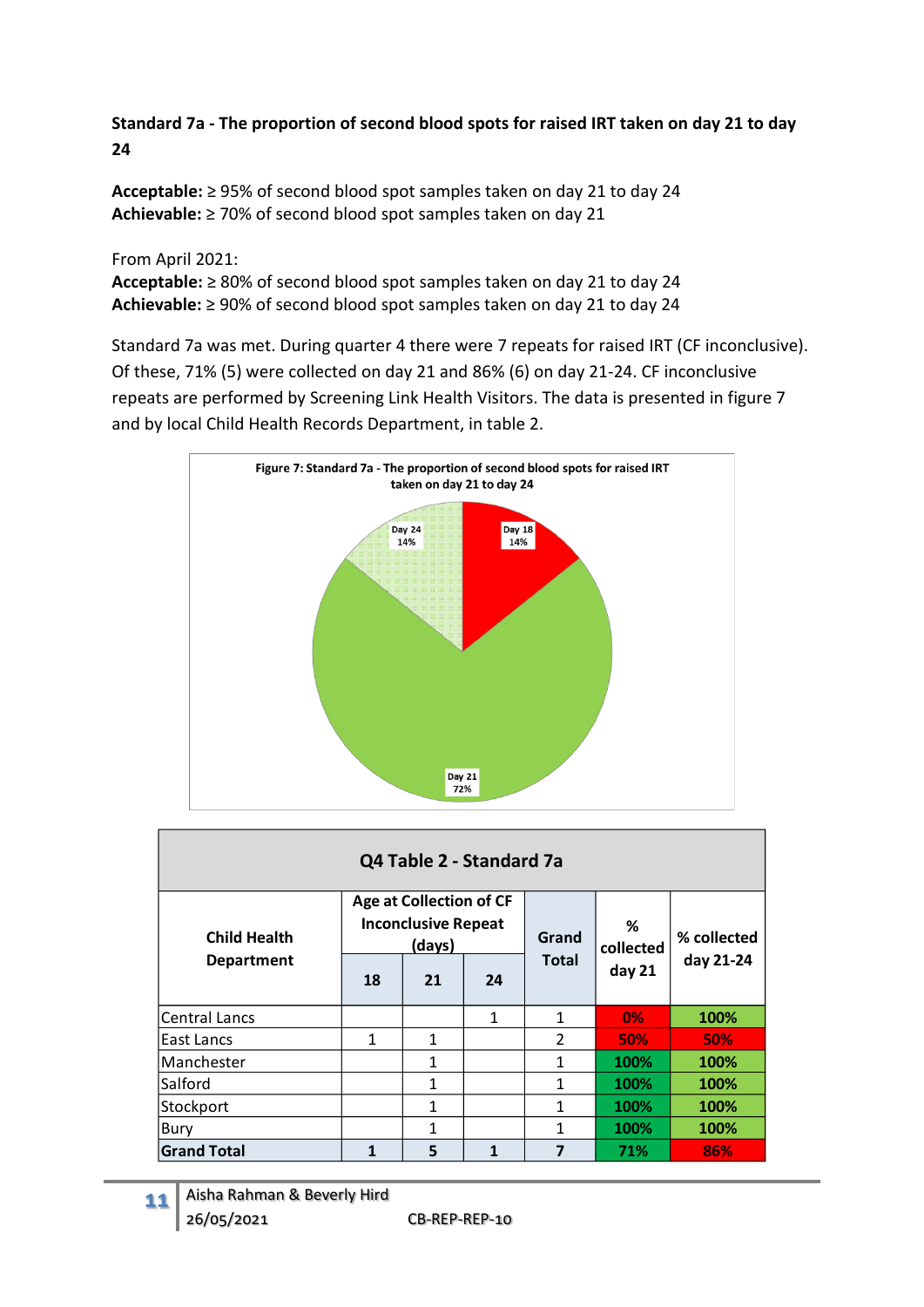# **Standard 7b - The proportion of second blood spot samples for borderline TSH taken between 7 and 10 calendar days after the initial borderline sample**

**Acceptable:** ≥ 95.0% of second blood spot samples taken as defined **Achievable:** ≥ 99.0% of second blood spot samples taken as defined

From April 2021:

**Acceptable:** ≥ 80.0% of repeat blood spot samples taken as defined **Achievable:** ≥ 90.0% of repeat blood spot samples taken as defined

Standard 7b was not met. Figure 8 displays the proportion collected 7-10 days after the initial sample and table 3 displays the information by Trust.



| Q3 Table 3: Standard 7b                              |                                                                           |   |              |                |                |              |    |    |                |    |                |                                             |
|------------------------------------------------------|---------------------------------------------------------------------------|---|--------------|----------------|----------------|--------------|----|----|----------------|----|----------------|---------------------------------------------|
| <b>Trust</b>                                         | Number of days between original sample and<br>collection of repeat sample |   |              |                |                |              |    |    |                |    | Grand<br>Total | % collected 7-<br>10 days after<br>original |
|                                                      | 5                                                                         | 6 | 7            | 8              | q              | 10           | 11 | 13 | 14             | 15 |                | sample                                      |
| Blackpool Teaching Hospitals NHS FT                  |                                                                           |   |              | $\mathbf{1}$   |                |              |    |    | $\mathbf{1}$   |    | 4              | 75%                                         |
| <b>Bolton NHS FT</b>                                 |                                                                           | 2 |              |                |                | $\mathbf{1}$ |    |    |                | 1  | 4              | 25%                                         |
| East Lancashire Hospitals NHS Trust                  |                                                                           |   |              |                | $\overline{2}$ |              |    |    |                |    | 2              | 100%                                        |
| Lancashire Teaching Hospitals NHS FT                 |                                                                           |   | $\mathbf{1}$ |                |                |              |    |    |                |    |                | 100%                                        |
| Manchester University NHS FT - SMH & RMCH            |                                                                           |   | 2            | $\overline{2}$ |                | 1            |    |    |                |    | 5              | 100%                                        |
| Manchester University NHS FT - Wythenshawe           |                                                                           |   |              |                | 2              | 1            |    | 1  | 1              |    | 5              | 60%                                         |
| North Manchester (Pennine Acute Hospitals NHS Trust) |                                                                           |   |              |                |                | 1            |    |    |                |    |                | 100%                                        |
| Oldham (Pennine Acute Hospitals NHS Trust)           | 1                                                                         |   |              | $\mathbf{1}$   |                | 1            |    |    |                |    | 4              | 75%                                         |
| <b>Stockport NHS FT</b>                              |                                                                           |   |              |                |                | 1            | 1  |    |                |    | 2              | 50%                                         |
| Tameside And Glossop Integrated Care NHS FT          |                                                                           |   |              |                |                |              |    |    |                |    | 0              | N/A                                         |
| University Hospitals of Morecambe Bay NHS FT         |                                                                           |   | 1            |                | $\mathbf{1}$   |              |    |    |                |    | $\overline{2}$ | 100%                                        |
| Wrightington, Wigan and Leigh NHS FT                 |                                                                           |   |              | 2              |                |              |    |    |                |    | $\mathcal{P}$  | 100%                                        |
| <b>Grand Total</b>                                   | 1                                                                         | 2 | 4            | 6              |                | 7            |    | 1  | $\overline{2}$ | 1  | 32             | 75%                                         |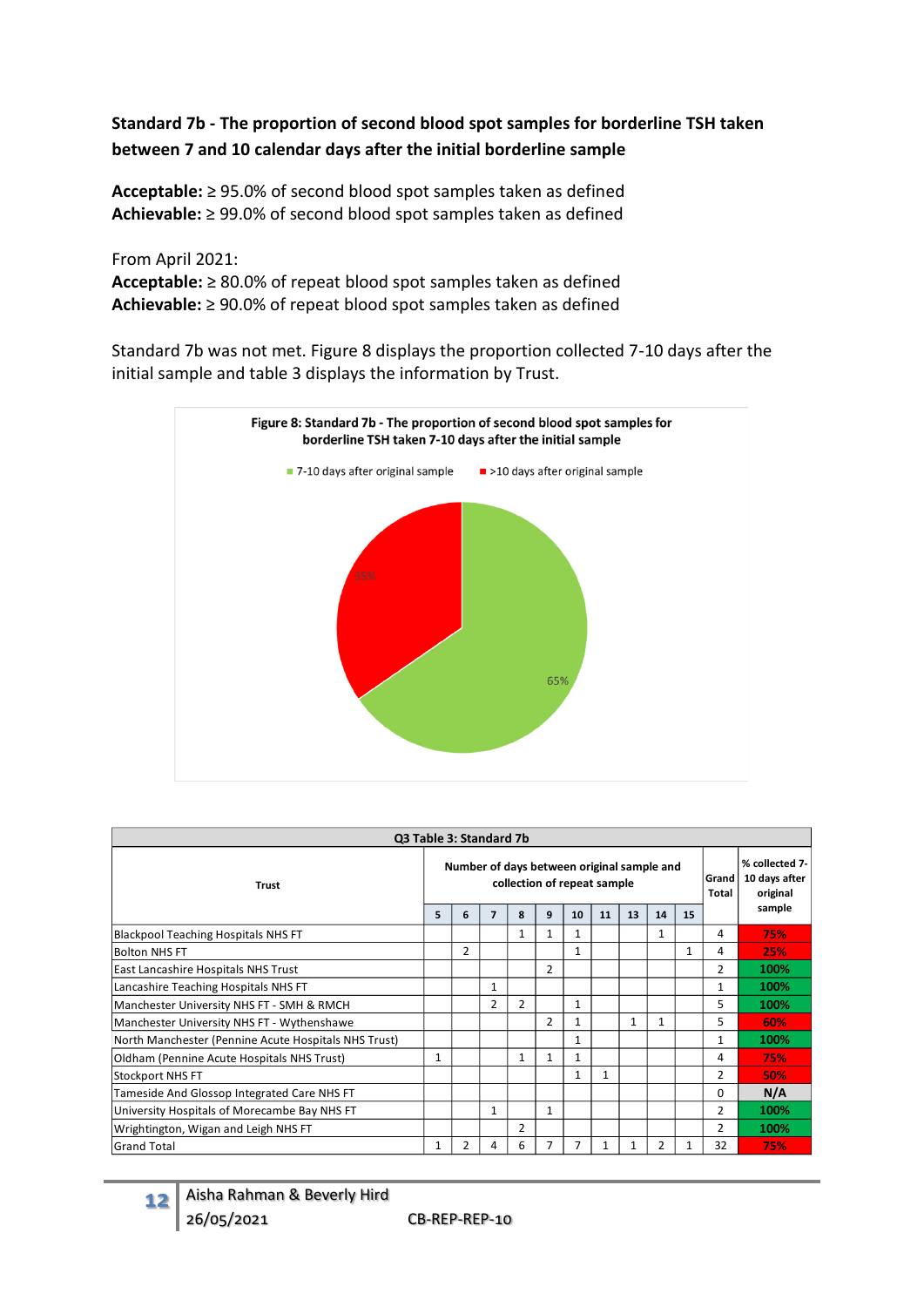**Standard 7c - The proportion of CHT pre-term repeats collected on day 28 or at discharge Acceptable:** ≥ 95.0% of second blood spot samples taken as defined **Achievable:** ≥ 99.0% of second blood spot samples taken as defined

#### From April 2021:

**Acceptable:** ≥ 75.0% of repeat blood spot samples taken as defined **Achievable:** ≥ 85.0% of repeat blood spot samples taken as defined

During quarter 4, 146 CHT pre-term repeats were received (avoidable repeats and duplicates excluded). Performance by trust is displayed in figure 9. 72% were collected on day 28 or at discharge, 3% were collected too early (and required a further repeat) and 26% were collected after day 28.

Of note, 17 out of 38 babies with samples collected after day 28 had transfusions on days 25-28, which would account for the delayed sampling.

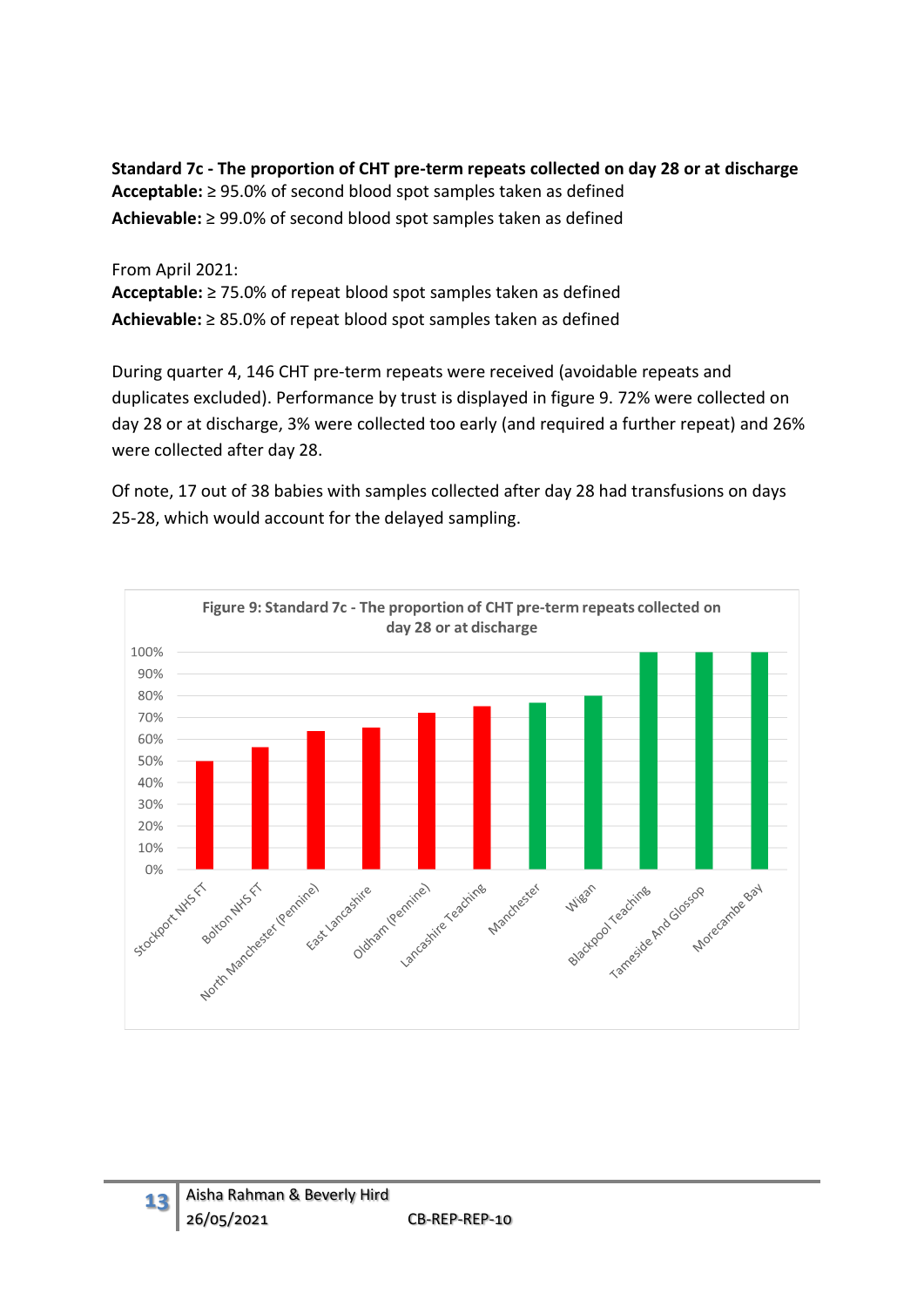# **Standard 9 - Timely processing of CHT and IMD (excluding HCU) screen positive samples**

**Acceptable:** 100% of babies with a positive screening result (excluding HCU) have a clinical referral initiated within 3 working days of sample receipt

There were 7 screen positive samples for CHT during quarter 4. All were referred within 3 working days.

There were 8 IMD screen positive samples and all were referred within 3 working days.

### **Standard 11 - Timely entry into clinical care**

Data for standard 11 is displayed in table 4.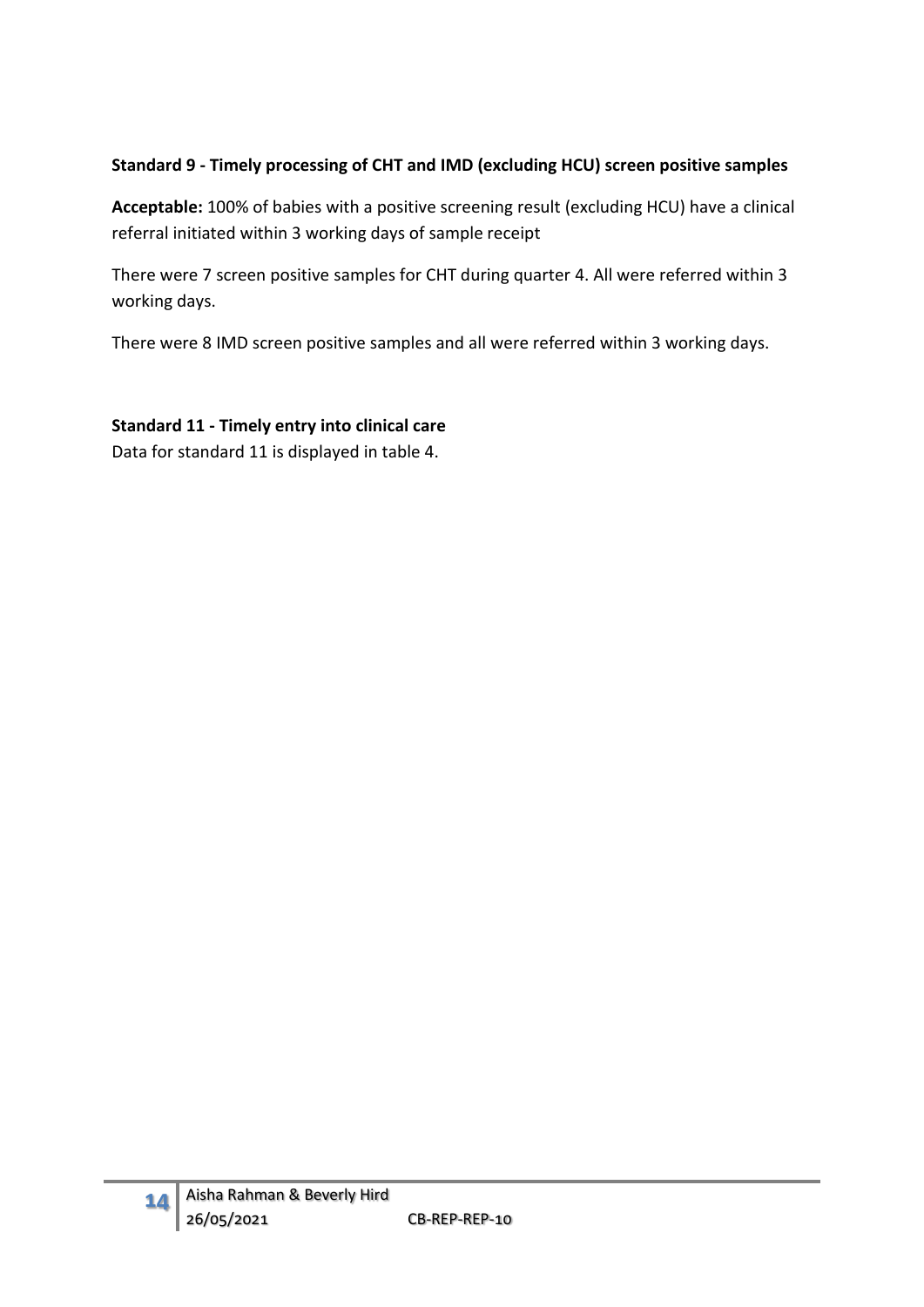| <b>Condition</b>                                      | <b>Criteria</b>                                           | <b>Thresholds</b>                                         | <b>Number of</b><br>babies seen by<br>specialist<br>services by<br>condition<br>specific<br>standard | <b>Number of</b><br>babies referred | Percentage<br>seen by<br>specialist<br>services by<br>condition<br>specific<br>standard | <b>Comments</b>                                                                                                         |
|-------------------------------------------------------|-----------------------------------------------------------|-----------------------------------------------------------|------------------------------------------------------------------------------------------------------|-------------------------------------|-----------------------------------------------------------------------------------------|-------------------------------------------------------------------------------------------------------------------------|
| <b>IMDs (excluding HCU)</b>                           | Attend first clinical<br>appointment by 14 days of<br>age | Acceptable: 100%                                          | 8                                                                                                    | 8                                   | 100%                                                                                    | Included 2 galactosaemia cases detected clinically<br>and 1 MCADD detected on an early screen due to<br>family history. |
| CHT (suspected on first<br>sample)                    | Attend first clinical<br>appointment by 14 days of<br>age | Acceptable: 100%                                          | $\overline{2}$                                                                                       | $\overline{2}$                      | 100%                                                                                    |                                                                                                                         |
| CHT (suspected on repeat<br>following borderline TSH) | Attend first clinical<br>appointment by 21 days of<br>age | Acceptable: 100%                                          | 4                                                                                                    | 5                                   | 80%                                                                                     | One baby seen on day 22 (repeat sample collected<br>day 16).                                                            |
| CF (2 CFTR mutations<br>detected)                     | Attend first clinical<br>appointment by 28 days of<br>age | Acceptable: $\geq$ 95.0%<br>Achievable: 100%              | 3                                                                                                    | 3                                   | 100%                                                                                    | Plus 2 babies where lab has not yet been informed<br>of date of assessment                                              |
| <b>HCU</b>                                            | Attend first clinical<br>appointment by 28 days of<br>age | Acceptable: ≥95.0%<br>Achievable: 100%                    | 0                                                                                                    | $\mathbf 0$                         | N/A                                                                                     |                                                                                                                         |
| CF (1 or no CFTR mutation<br>detected)                | Attend first clinical<br>appointment by 35 days of<br>age | Attend first clinical<br>appointment by 35<br>days of age | 0                                                                                                    | $\mathbf 0$                         | N/A                                                                                     |                                                                                                                         |
| <b>SCD</b>                                            | Attend first clinical<br>appointment by 90 days of<br>age | Attend first clinical<br>appointment by 90<br>days of age | $\overline{2}$                                                                                       | 2                                   | 100%                                                                                    | Plus 1 baby where assessment not due until age 6<br>months (FSA).                                                       |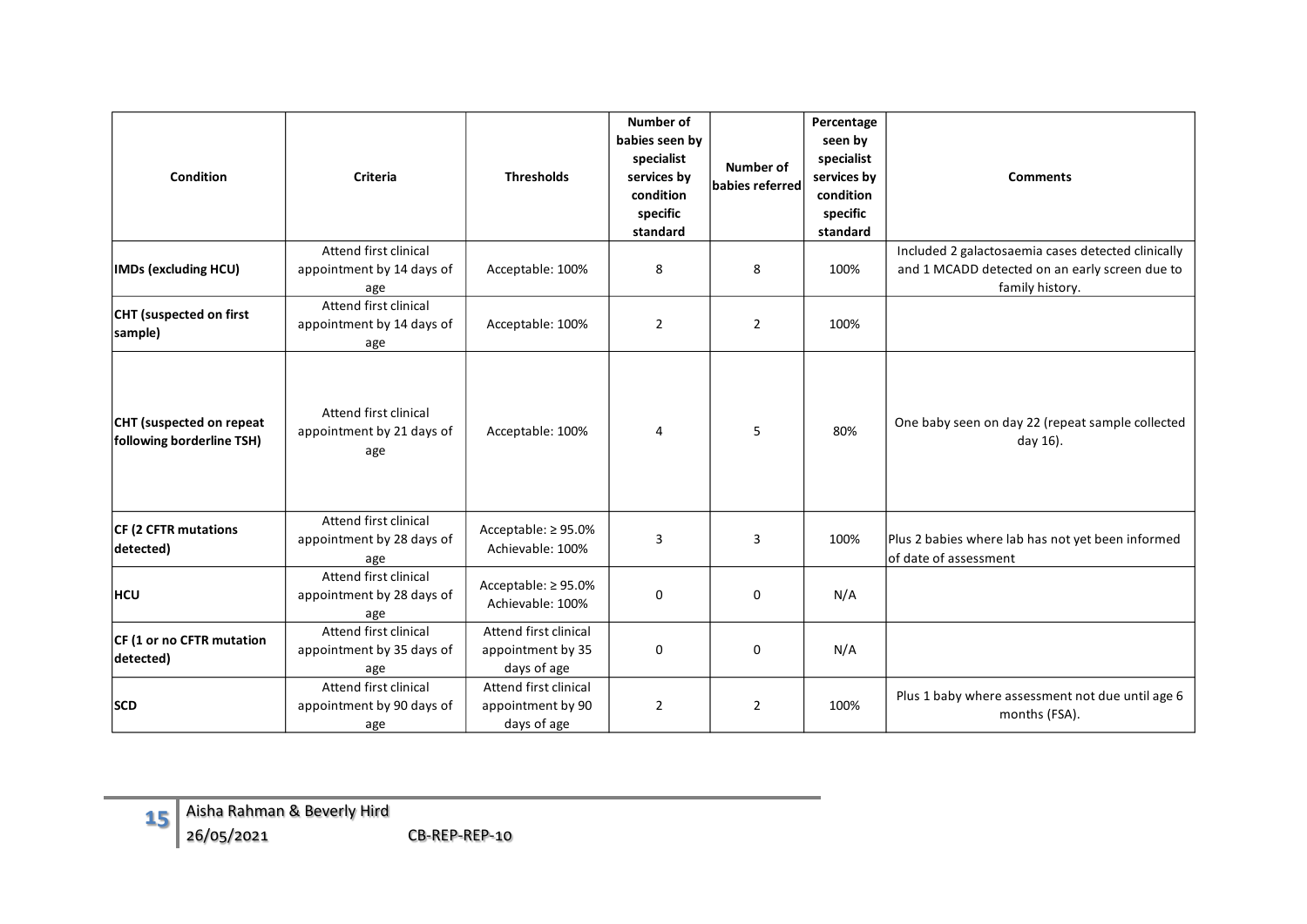#### **Incidents**

Details of incidents at level 3 or above, either detected by the laboratory or occurred at MFT

| <b>Incident</b><br><b>Number</b> | <b>Incident</b><br><b>Date</b> | <b>Incident</b><br><b>Severity</b> | <b>Summary of incident</b>                                                                                                         | <b>Further details</b>                                                                          | <b>MFT</b> or | Lab/Ward/<br>external Maternity Unit |
|----------------------------------|--------------------------------|------------------------------------|------------------------------------------------------------------------------------------------------------------------------------|-------------------------------------------------------------------------------------------------|---------------|--------------------------------------|
| 2184349                          | 02/02/21                       | 3 - moderate                       | Lab data entry error: sample<br>matched to incorrect baby in                                                                       | Twin records linked<br>and one twin's                                                           | <b>MFT</b>    | NBS Lab                              |
|                                  |                                |                                    | IT system and not tested.                                                                                                          | sample not tested.                                                                              |               |                                      |
| 2182364                          | 17/03/21                       | 3 - moderate                       | Blood spot labelling error:<br>demographic sticker<br>contained errors e.g. another<br>baby's NHS number (some<br>details correct) | Baby with same<br>surname and date of<br>birth living in a<br>different part of the<br>country. | MFT           | <b>Bolton Maternity</b><br>Unit      |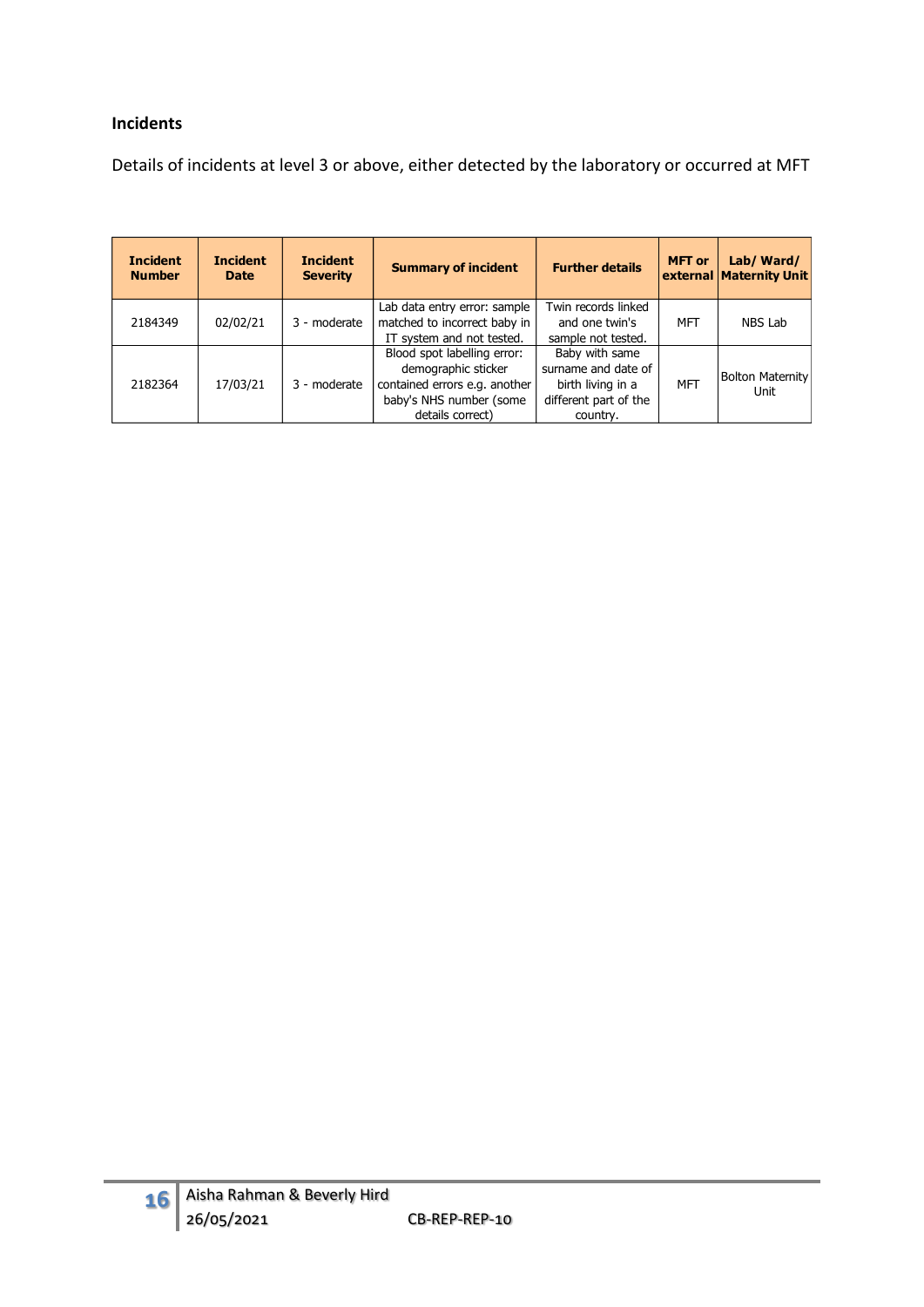# **Appendix**

| Quarter 4 2020-21: Standard 3                        |                                              |                                                                     |                                                                  |                                                                                                |                                                                                            |  |  |  |  |  |  |  |  |
|------------------------------------------------------|----------------------------------------------|---------------------------------------------------------------------|------------------------------------------------------------------|------------------------------------------------------------------------------------------------|--------------------------------------------------------------------------------------------|--|--|--|--|--|--|--|--|
| <b>Trust</b>                                         | Number of all samples<br>(including repeats) | Number of blood spot<br>cards including baby's<br><b>NHS number</b> | Number of blood spot<br>cards including ISB<br><b>NHS</b> number | Percentage of all<br>blood spot cards<br>label barcoded baby's including babies' NHS<br>number | Percentage of all<br>blood spot cards<br>including ISB bar-<br>coded babies' NHS<br>number |  |  |  |  |  |  |  |  |
| <b>Blackpool Teaching Hospitals NHS FT</b>           | 692                                          | 692                                                                 | 663                                                              | 100.0%                                                                                         | 95.8%                                                                                      |  |  |  |  |  |  |  |  |
| <b>Bolton NHS FT</b>                                 | 1441                                         | 1439                                                                | 1159                                                             | 99.9%                                                                                          | 80.4%                                                                                      |  |  |  |  |  |  |  |  |
| East Lancashire Hospitals NHS Trust                  | 1480                                         | 1479                                                                | 1427                                                             | 99.9%                                                                                          | 96.4%                                                                                      |  |  |  |  |  |  |  |  |
| <b>Health Visitor</b>                                | 156                                          | 154                                                                 | 5                                                                | 98.7%                                                                                          | 3.2%                                                                                       |  |  |  |  |  |  |  |  |
| Lancashire Teaching Hospitals NHS FT                 | 1039                                         | 1038                                                                | 985                                                              | 99.9%                                                                                          | 94.8%                                                                                      |  |  |  |  |  |  |  |  |
| Manchester University NHS FT                         | 2378                                         | 2376                                                                | 2203                                                             | 99.9%                                                                                          | 92.6%                                                                                      |  |  |  |  |  |  |  |  |
| North Manchester (Pennine Acute Hospitals NHS Trust) | 1061                                         | 1058                                                                | 914                                                              | 99.7%                                                                                          | 86.1%                                                                                      |  |  |  |  |  |  |  |  |
| <b>Not Stated</b>                                    | 46                                           | 46                                                                  | 36                                                               | 100.0%                                                                                         | 78.3%                                                                                      |  |  |  |  |  |  |  |  |
| Oldham (Pennine Acute Hospitals NHS Trust)           | 1375                                         | 1372                                                                | 1040                                                             | 99.8%                                                                                          | 75.6%                                                                                      |  |  |  |  |  |  |  |  |
| Southport & Ormskirk Hospital NHS Trust              | 201                                          | 201                                                                 | 136                                                              | 100.0%                                                                                         | 67.7%                                                                                      |  |  |  |  |  |  |  |  |
| Stockport NHS FT                                     | 807                                          | 804                                                                 | 663                                                              | 99.6%                                                                                          | 82.2%                                                                                      |  |  |  |  |  |  |  |  |
| Tameside And Glossop Integrated Care NHS FT          | 662                                          | 662                                                                 | 590                                                              | 100.0%                                                                                         | 89.1%                                                                                      |  |  |  |  |  |  |  |  |
| University Hospitals of Morecambe Bay NHS FT         | 639                                          | 639                                                                 | 595                                                              | 100.0%                                                                                         | 93.1%                                                                                      |  |  |  |  |  |  |  |  |
| Wrightington, Wigan and Leigh NHS FT                 | 823                                          | 821                                                                 | 218                                                              | 99.8%                                                                                          | 26.5%                                                                                      |  |  |  |  |  |  |  |  |
| <b>Grand Total</b>                                   | 12800                                        | 12781                                                               | 10634                                                            | 99.9%                                                                                          | 83.1%                                                                                      |  |  |  |  |  |  |  |  |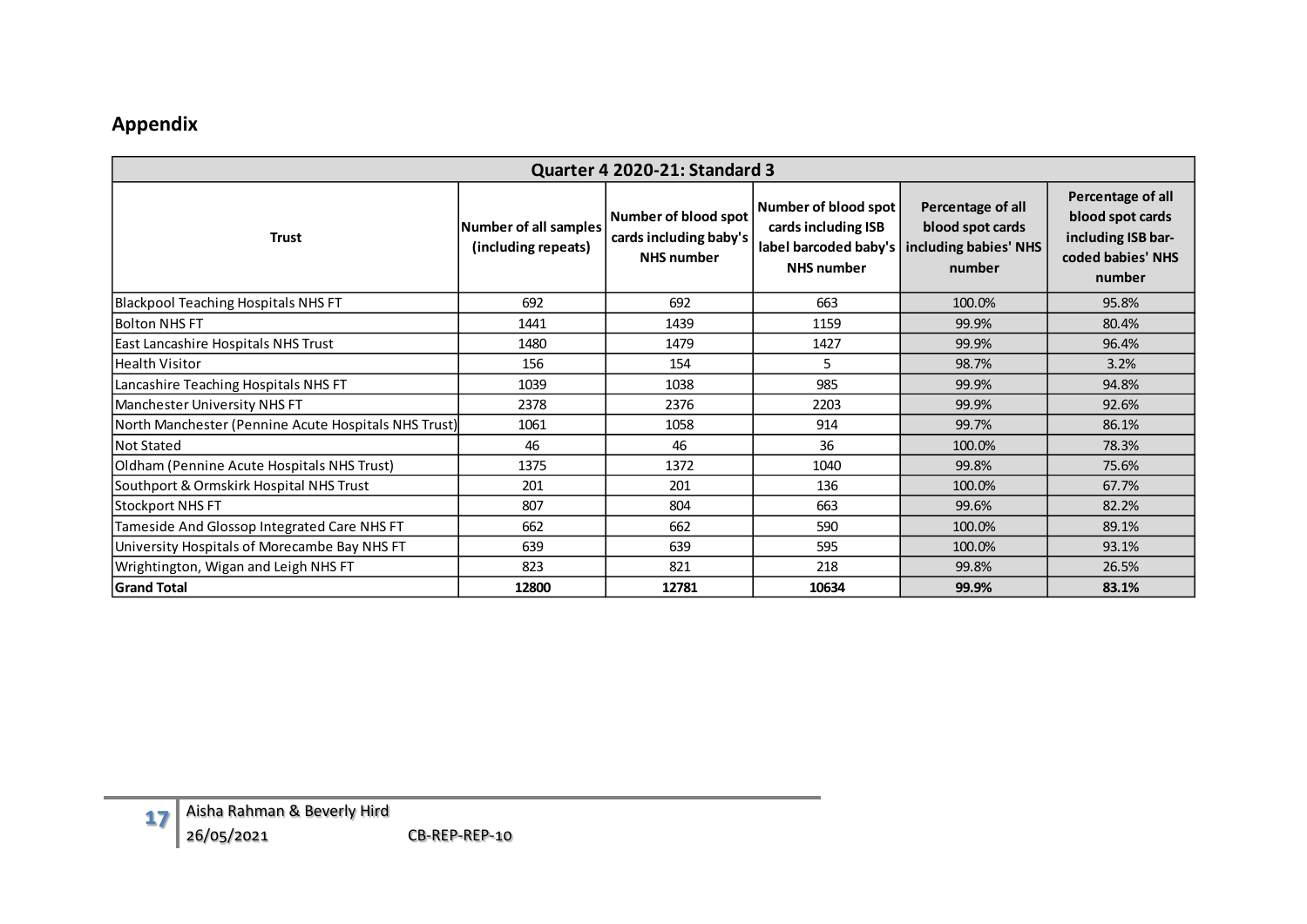| Quarter 4 2020-21: Standard 4                        |                                                           |       |                |                |                |                |              |       |      |      |      |            |
|------------------------------------------------------|-----------------------------------------------------------|-------|----------------|----------------|----------------|----------------|--------------|-------|------|------|------|------------|
| <b>Trust</b>                                         | Number of<br>first samples<br>taken on or<br>before day 4 | 5     | 6              |                | 8              | $9+$           | 4 or earlier | 5     | 6    |      | 8    | 9 or later |
| <b>Blackpool Teaching Hospitals NHS FT</b>           |                                                           | 642   | 18             | 0              | 0              | $\overline{7}$ | 0.3%         | 96.0% | 2.7% | 0.0% | 0.0% | 1.0%       |
| <b>Bolton NHS FT</b>                                 | $\overline{2}$                                            | 1200  | 64             | $\overline{4}$ | 3              | 8              | 0.2%         | 93.7% | 5.0% | 0.3% | 0.2% | 0.6%       |
| East Lancashire Hospitals NHS Trust                  | 2                                                         | 1238  | 86             | 16             |                | 16             | 0.1%         | 91.1% | 6.3% | 1.2% | 0.1% | 1.2%       |
| <b>Health Visitor</b>                                | 0                                                         | 5.    | 0              | 0              | 0              | 108            | 0.0%         | 4.4%  | 0.0% | 0.0% | 0.0% | 95.6%      |
| Lancashire Teaching Hospitals NHS FT                 | 4                                                         | 916   | 44             | 4              |                | 13             | 0.4%         | 93.3% | 4.5% | 0.4% | 0.1% | 1.3%       |
| Manchester University NHS FT                         | $\overline{2}$                                            | 2038  | 40             | 13             | 14             | 18             | 0.1%         | 95.9% | 1.9% | 0.6% | 0.7% | 0.8%       |
| North Manchester (Pennine Acute Hospitals NHS Trust) | $\mathbf{1}$                                              | 920   | 58             | 4              | $\overline{2}$ | 16             | 0.1%         | 91.9% | 5.8% | 0.4% | 0.2% | 1.6%       |
| Not Stated                                           | $\Omega$                                                  | 39    | $\overline{2}$ | $\mathbf{1}$   | 0              | 0              | 0.0%         | 92.9% | 4.8% | 2.4% | 0.0% | 0.0%       |
| Oldham (Pennine Acute Hospitals NHS Trust)           | 5                                                         | 1177  | 72             | 13             | 3              | 16             | 0.4%         | 91.5% | 5.6% | 1.0% | 0.2% | 1.2%       |
| Southport & Ormskirk Hospital NHS Trust              | 0                                                         | 173   | $\overline{7}$ | $\mathbf{1}$   | 0              | 10             | 0.0%         | 90.6% | 3.7% | 0.5% | 0.0% | 5.2%       |
| <b>Stockport NHS FT</b>                              | 0                                                         | 739   | 29             | $\mathbf 0$    |                | 3              | 0.0%         | 95.7% | 3.8% | 0.0% | 0.1% | 0.4%       |
| Tameside And Glossop Integrated Care NHS FT          | 1                                                         | 598   | 26             | 3              |                | 6              | 0.2%         | 93.6% | 4.1% | 0.5% | 0.8% | 0.9%       |
| University Hospitals of Morecambe Bay NHS FT         | $\overline{2}$                                            | 569   | 24             | $\mathbf 0$    | 3              | 4              | 0.3%         | 94.5% | 4.0% | 0.0% | 0.5% | 0.7%       |
| Wrightington, Wigan and Leigh NHS FT                 | $\overline{2}$                                            | 718   | 43             | 4              | 2              | 13             | 0.3%         | 91.8% | 5.5% | 0.5% | 0.3% | 1.7%       |
| <b>Grand Total</b>                                   | 23                                                        | 10972 | 513            | 63             | 35             | 238            | 0.2%         | 92.6% | 4.3% | 0.5% | 0.3% | 2.0%       |
| Excludes samples with missing dates                  |                                                           |       |                |                |                |                |              |       |      |      |      |            |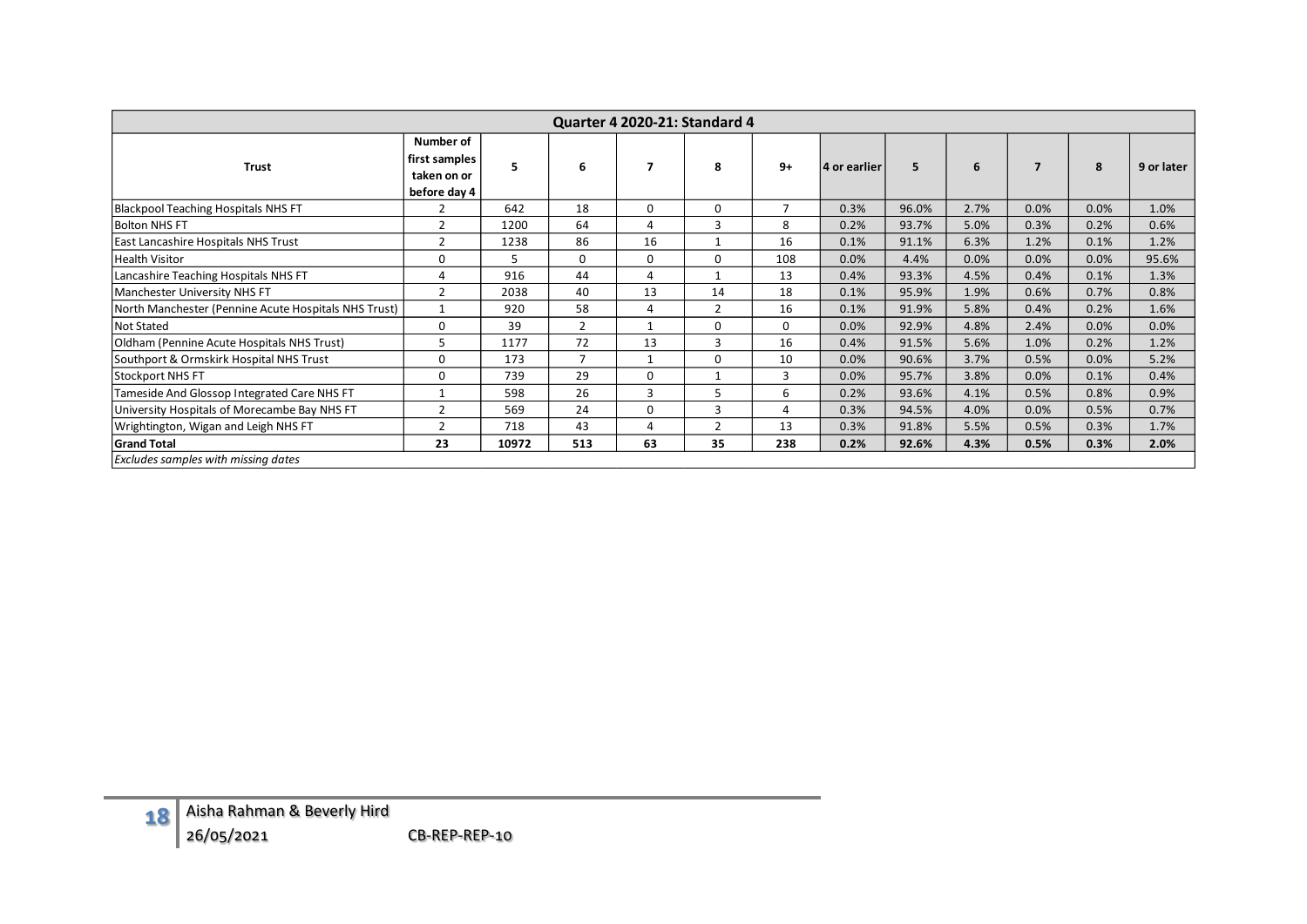| <b>Quarter 4 2020-21: Standard 5</b> |                                                                                      |                                                                                             |                                            |                                                                                                             |  |  |  |  |  |  |  |  |  |
|--------------------------------------|--------------------------------------------------------------------------------------|---------------------------------------------------------------------------------------------|--------------------------------------------|-------------------------------------------------------------------------------------------------------------|--|--|--|--|--|--|--|--|--|
|                                      | <b>Maternity Unit</b>                                                                | <b>Number of samples</b><br>received in 3 or fewer<br>working days of<br>sample being taken | <b>Total number of</b><br>samples received | Percentage of<br>samples received by<br>laboratories in 3 or<br>fewer working days<br>of sample being taken |  |  |  |  |  |  |  |  |  |
|                                      | <b>Blackpool Teaching Hospitals NHS FT</b>                                           | 667                                                                                         | 676                                        | 98.7%                                                                                                       |  |  |  |  |  |  |  |  |  |
| <b>Bolton NHS FT</b>                 |                                                                                      | 1301                                                                                        | 1417                                       | 91.8%                                                                                                       |  |  |  |  |  |  |  |  |  |
|                                      | East Lancashire Hospitals NHS Trust                                                  | 1351                                                                                        | 1417                                       | 95.3%                                                                                                       |  |  |  |  |  |  |  |  |  |
| <b>Health Visitor</b>                |                                                                                      | 112                                                                                         | 126                                        | 88.9%                                                                                                       |  |  |  |  |  |  |  |  |  |
|                                      | Lancashire Teaching Hospitals NHS FT                                                 | 996                                                                                         | 1002                                       | 99.4%                                                                                                       |  |  |  |  |  |  |  |  |  |
|                                      | Manchester University NHS FT                                                         | 2221                                                                                        | 2304                                       |                                                                                                             |  |  |  |  |  |  |  |  |  |
|                                      | North Manchester (Pennine Acute Hospitals NHS Trust)                                 | 1025                                                                                        | 1032                                       | 99.3%                                                                                                       |  |  |  |  |  |  |  |  |  |
| <b>Not Stated</b>                    |                                                                                      | 41                                                                                          | 42                                         | 97.6%                                                                                                       |  |  |  |  |  |  |  |  |  |
|                                      | Oldham (Pennine Acute Hospitals NHS Trust)                                           | 1324                                                                                        | 1352                                       | 97.9%                                                                                                       |  |  |  |  |  |  |  |  |  |
|                                      | Southport & Ormskirk Hospital NHS Trust                                              | 163                                                                                         | 82.7%                                      |                                                                                                             |  |  |  |  |  |  |  |  |  |
| <b>Stockport NHS FT</b>              |                                                                                      | 779                                                                                         | 789                                        | 98.7%                                                                                                       |  |  |  |  |  |  |  |  |  |
|                                      | Tameside And Glossop Integrated Care NHS FT                                          | 646                                                                                         | 651                                        | 99.2%                                                                                                       |  |  |  |  |  |  |  |  |  |
|                                      | University Hospitals of Morecambe Bay NHS FT                                         | 619                                                                                         | 631                                        | 98.1%                                                                                                       |  |  |  |  |  |  |  |  |  |
|                                      | Wrightington, Wigan and Leigh NHS FT                                                 | 795                                                                                         | 818                                        | 97.2%                                                                                                       |  |  |  |  |  |  |  |  |  |
| <b>Grand Total</b>                   |                                                                                      | 12040                                                                                       | 12454                                      | 96.7%                                                                                                       |  |  |  |  |  |  |  |  |  |
|                                      | Excludes day 0 'pre-transfusion' samples and samples with missing date of collection |                                                                                             |                                            |                                                                                                             |  |  |  |  |  |  |  |  |  |
|                                      | Aisha Rahman & Beverly Hird                                                          |                                                                                             |                                            |                                                                                                             |  |  |  |  |  |  |  |  |  |
| 19                                   | 26/05/2021<br>CB-REP-REP-10                                                          |                                                                                             |                                            |                                                                                                             |  |  |  |  |  |  |  |  |  |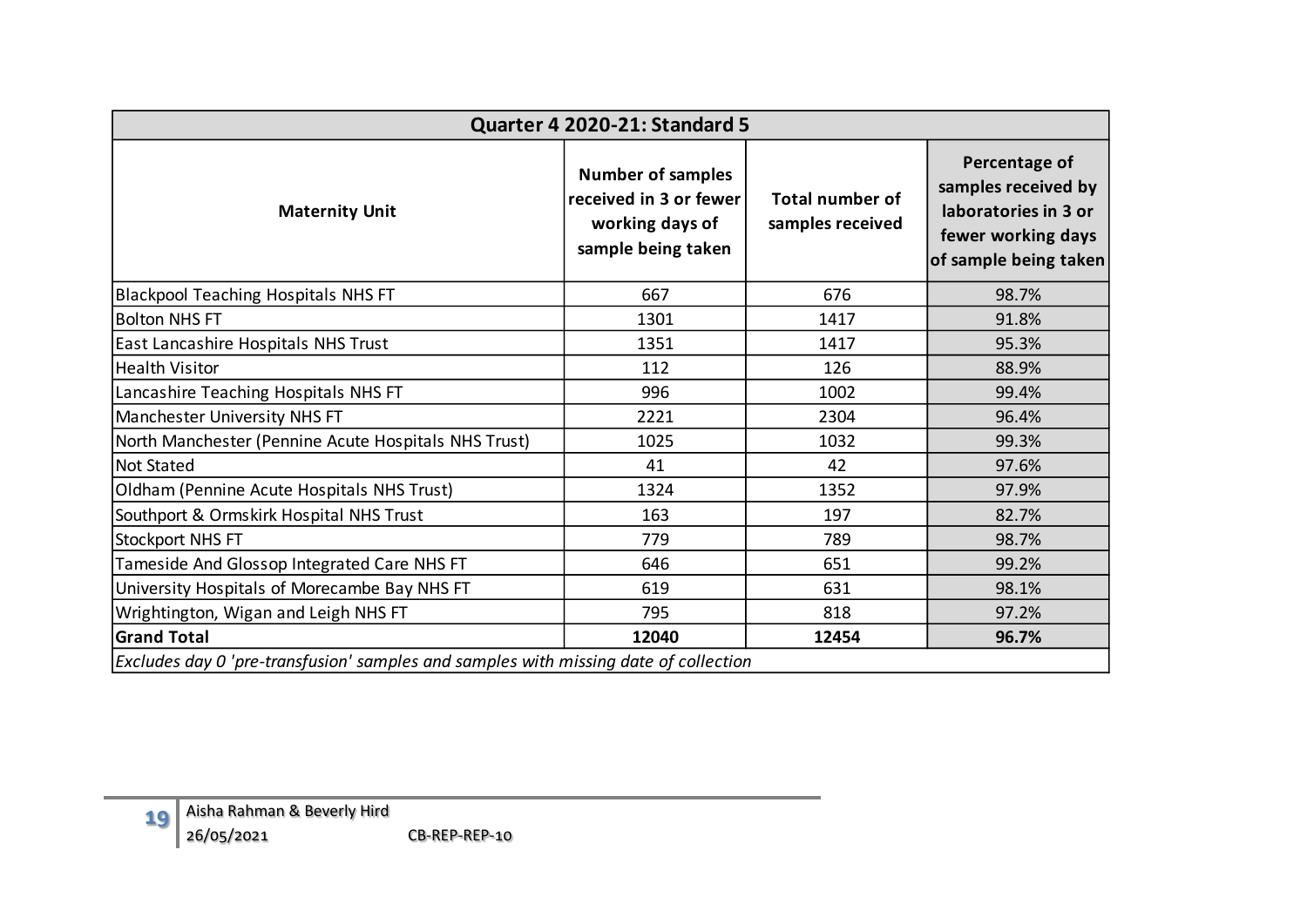| Quarter 4 2020-21: Standard 6 by Trust                                     |                                                                   |                                |                                                                          |                                            |                                                  |                                                                                   |                      |                   |                                                                      |                                                         |                            |                                                                       |                                                                            |                                                  |                                                                           |  |  |  |  |  |  |  |  |  |  |  |
|----------------------------------------------------------------------------|-------------------------------------------------------------------|--------------------------------|--------------------------------------------------------------------------|--------------------------------------------|--------------------------------------------------|-----------------------------------------------------------------------------------|----------------------|-------------------|----------------------------------------------------------------------|---------------------------------------------------------|----------------------------|-----------------------------------------------------------------------|----------------------------------------------------------------------------|--------------------------------------------------|---------------------------------------------------------------------------|--|--|--|--|--|--|--|--|--|--|--|
| Status code and description of avoidable<br>repeat                         | Blackpool<br><b>Teaching</b><br><b>Hospitals</b><br><b>NHS FT</b> | <b>Bolton</b><br><b>NHS FT</b> | East<br>Lancashire<br><b>Hospitals NHS Hospitals NHS</b><br><b>Trust</b> | Lancashire<br><b>Teaching</b><br><b>FT</b> | <b>Manchester</b><br>University<br><b>NHS FT</b> | <b>North</b><br>Manchester<br>(Pennine<br>Acute<br><b>Hospitals NHS</b><br>Trust) | <b>Not</b><br>Stated | Health<br>Visitor | Oldham<br>(Pennine<br>Acute<br><b>Hospitals</b><br><b>NHS Trust)</b> | Southport<br>& Ormskirk<br>Hospital<br><b>NHS Trust</b> | Stockport<br><b>NHS FT</b> | <b>Tameside</b><br>And<br>Glossop<br>Integrated<br><b>Care NHS FT</b> | <b>University</b><br><b>Hospitals of</b><br>Morecambe<br><b>Bay NHS FT</b> | <b>Wrightington</b><br>Wigan and<br>Leigh NHS FT | Grand<br><b>Total</b>                                                     |  |  |  |  |  |  |  |  |  |  |  |
| 0301: too young for reliable screening ( $\leq 4$<br>days)                 | $\overline{2}$                                                    | 3                              | $\mathbf{1}$                                                             | $\overline{4}$                             | $\mathbf{1}$                                     | $\mathbf{1}$                                                                      | $\mathbf 0$          | $\mathbf 0$       | 5                                                                    | $\mathbf 0$                                             | $\mathbf 0$                | $\mathbf{1}$                                                          | $\overline{2}$                                                             | 3                                                | 23                                                                        |  |  |  |  |  |  |  |  |  |  |  |
| 0302: too soon after transfusion (<72 hours)                               | $\mathbf 0$                                                       | $\overline{2}$                 | $\overline{4}$                                                           | $\mathbf 0$                                | 9                                                | 0                                                                                 | $\mathbf 0$          | $\mathbf 0$       | 5                                                                    | $\mathbf 0$                                             | $\mathbf 0$                | $\mathbf 0$                                                           | $\mathbf 0$                                                                | $\mathbf 0$                                      | 20                                                                        |  |  |  |  |  |  |  |  |  |  |  |
| 0303: insufficent sample                                                   | 6                                                                 | 38                             | 19                                                                       | 21                                         | 38                                               | 21                                                                                | $\mathbf{1}$         | $\overline{4}$    | 8                                                                    | $\overline{\mathbf{3}}$                                 | 6                          | $\overline{7}$                                                        | 15                                                                         | 14                                               | 201                                                                       |  |  |  |  |  |  |  |  |  |  |  |
| 0304: unsuitable sample (blood quality):<br>incorrect blood application    | $\overline{3}$                                                    | $\overline{7}$                 | 5                                                                        | 6                                          | 12                                               | 5                                                                                 | 0                    | 3                 | 8                                                                    | 5                                                       | 12                         | $\overline{2}$                                                        | $\overline{2}$                                                             | $\overline{4}$                                   | 74                                                                        |  |  |  |  |  |  |  |  |  |  |  |
| 0305: unsuitable sample (blood quality):<br>compressed/damaged             | $\mathbf 0$                                                       | $\overline{2}$                 | $\overline{2}$                                                           | 5                                          | 6                                                | $\overline{4}$                                                                    | 0                    | $\mathbf{1}$      | $\mathbf{1}$                                                         | $\mathsf 0$                                             | 5                          | $\pmb{0}$                                                             | $\mathbf 0$                                                                | $\mathbf{1}$                                     | 27                                                                        |  |  |  |  |  |  |  |  |  |  |  |
| 0306: Unsuitable sample: day 0 and day 5<br>on same card                   | $\mathbf 0$                                                       | $\mathbf 0$                    | $\mathbf 0$                                                              | $\mathbf 0$                                | $\mathbf 0$                                      | 0                                                                                 | $\mathbf{0}$         | $\mathbf 0$       | $\mathbf 0$                                                          | $\mathbf 0$                                             | $\mathbf 0$                | $\mathbf 0$                                                           | $\mathbf 0$                                                                | $\mathbf 0$                                      | $\mathbf{0}$                                                              |  |  |  |  |  |  |  |  |  |  |  |
| 0307: unsuitable sample for CF: possible<br>faecal contamination           | $\mathbf 0$                                                       | 3                              | $\overline{2}$                                                           | $\mathbf 0$                                | 8                                                | 3                                                                                 | $\mathbf 0$          | 0                 | $\overline{3}$                                                       | $\mathbf 0$                                             | $\mathbf 0$                | $\overline{2}$                                                        | $\overline{4}$                                                             | $\mathbf{1}$                                     | 26                                                                        |  |  |  |  |  |  |  |  |  |  |  |
| 0308: unsuitable sample: NHS number<br>missing/not accurately recorded     | $\mathbf 0$                                                       | $\overline{2}$                 | $\mathbf{1}$                                                             | 1                                          | 1                                                | $\overline{2}$                                                                    | $\mathbf 0$          | 1                 | $\overline{3}$                                                       | $\mathbf 0$                                             | $\overline{3}$             | $\mathbf 0$                                                           | $\mathbf 0$                                                                | $\overline{2}$                                   | 16                                                                        |  |  |  |  |  |  |  |  |  |  |  |
| 0309: unsuitable sample: date of sample<br>missing/not accurately recorded | $\overline{2}$                                                    | $\mathbf{1}$                   | 6                                                                        | $\overline{4}$                             | 10                                               | $\overline{7}$                                                                    | 0                    | $\mathsf 0$       | 3                                                                    | $\overline{2}$                                          | $\mathsf 0$                | $\pmb{0}$                                                             | $\mathbf{1}$                                                               | 3                                                | 39                                                                        |  |  |  |  |  |  |  |  |  |  |  |
| 0310: unsuitable sample: date of birth not<br>accurately matched           | $\mathbf 0$                                                       | 0                              | $\mathbf 0$                                                              | 0                                          | $\mathsf{O}$                                     | 0                                                                                 | 0                    | $\mathsf 0$       | 0                                                                    | $\mathbf 0$                                             | $\mathbf 0$                | $\pmb{0}$                                                             | $\mathbf 0$                                                                | 0                                                | $\mathbf{0}$                                                              |  |  |  |  |  |  |  |  |  |  |  |
| 0311: unsuitable sample: expired card used                                 | $\mathbf 0$                                                       | $\mathsf 0$                    | $\mathbf 0$                                                              | 0                                          | $\mathsf{O}$                                     | 0                                                                                 | $\mathsf{O}$         | $\mathbf{1}$      | $\mathbf 0$                                                          | $\mathbf 0$                                             | $\mathsf 0$                | $\mathbf{1}$                                                          | $\mathbf 0$                                                                | $\mathbf 0$                                      | $\overline{2}$                                                            |  |  |  |  |  |  |  |  |  |  |  |
| 0312: unsuitable sample: >14 days in transit,<br>too old for analysis      | $\mathbf 0$                                                       | 0                              | $\mathbf 0$                                                              | 0                                          | $\mathbf 0$                                      | 0                                                                                 | 0                    | 0                 | 1                                                                    | $\mathbf 0$                                             | $\mathbf 0$                | $\mathbf 0$                                                           | $\overline{2}$                                                             | $\mathbf 0$                                      | $\overline{\mathbf{3}}$                                                   |  |  |  |  |  |  |  |  |  |  |  |
| 0313: unsuitable sample: damaged in transit                                | $\mathbf 0$                                                       | 0                              | $\mathbf 0$                                                              | $\mathbf 0$                                | $\mathbf 0$                                      | 0                                                                                 | $\mathbf{0}$         | $\mathbf 0$       | $\mathbf 0$                                                          | $\mathbf 0$                                             | $\mathbf 0$                | $\mathbf 0$                                                           | $\mathbf 0$                                                                | $\mathbf 0$                                      | $\mathbf{0}$                                                              |  |  |  |  |  |  |  |  |  |  |  |
| <b>Number of Avoidable Repeat Requests</b>                                 | 13                                                                | 56                             | 36                                                                       | 41                                         | 76                                               | 43                                                                                | $\mathbf{1}$         | 10                | 32                                                                   | 10                                                      | 26                         | 13                                                                    | 26                                                                         | 28                                               | 411                                                                       |  |  |  |  |  |  |  |  |  |  |  |
| Number of first samples received/<br>babies tested                         | 671                                                               | 1285                           | 1366                                                                     | 985                                        | 2134                                             | 1007                                                                              | 44                   | 143               | 1291                                                                 | 193                                                     | 772                        | 639                                                                   | 603                                                                        | 784                                              | 11917                                                                     |  |  |  |  |  |  |  |  |  |  |  |
| <b>Avoidable Repeat Requests Rate</b>                                      | 1.9%                                                              | 4.4%                           | 2.6%                                                                     | 4.2%                                       | 3.6%                                             | 4.3%                                                                              | 2.3%                 | 7.0%              | 2.5%                                                                 | 5.2%                                                    | 3.4%                       | 2.0%                                                                  | 4.3%                                                                       | 3.6%                                             | 3.4%                                                                      |  |  |  |  |  |  |  |  |  |  |  |
|                                                                            |                                                                   |                                |                                                                          |                                            |                                                  |                                                                                   |                      |                   |                                                                      |                                                         |                            |                                                                       |                                                                            |                                                  | Transfusion Reapeats are not included in the Avoidable Repeat calculation |  |  |  |  |  |  |  |  |  |  |  |

**20** Aisha Rahman & Beverly Hird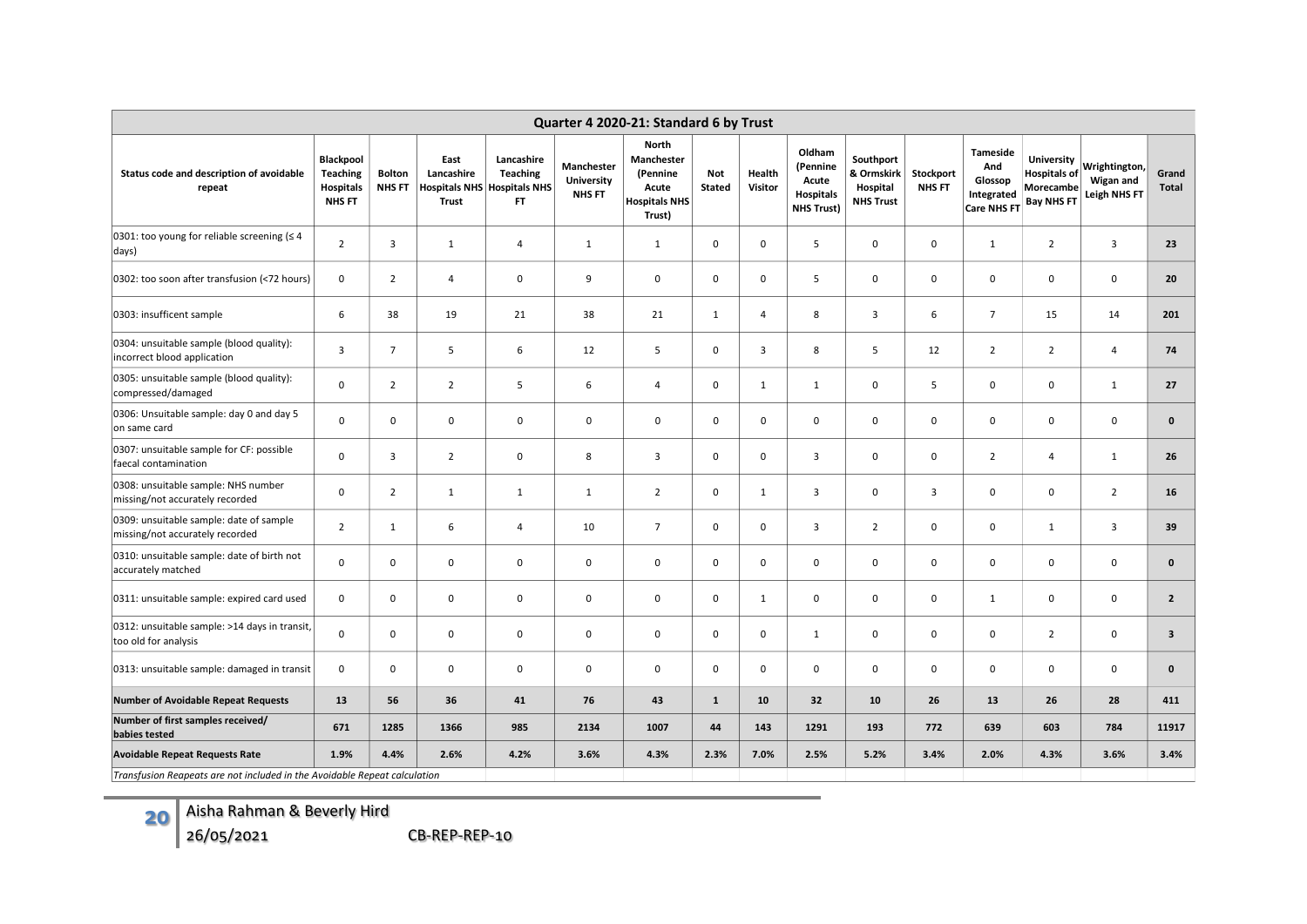| Quarter 4 2020-21: Standard 6 by Current Hospital                          |                                       |                                    |                                   |                                       |                                            |                    |                                          |                                               |                                       |                                 |                                              |                             |                              |                                     |                                      |                                 |                         |                         |
|----------------------------------------------------------------------------|---------------------------------------|------------------------------------|-----------------------------------|---------------------------------------|--------------------------------------------|--------------------|------------------------------------------|-----------------------------------------------|---------------------------------------|---------------------------------|----------------------------------------------|-----------------------------|------------------------------|-------------------------------------|--------------------------------------|---------------------------------|-------------------------|-------------------------|
| Status code and description of<br>avoidable repeat                         | <b>Burnley</b><br>General<br>Hospital | Royal<br><b>Bolton</b><br>Hospital | Blackpool<br>Victoria<br>Hospital | <b>Furness</b><br>General<br>Hospital | North<br>Manchester<br>General<br>Hospital | Not in<br>hospital | Ormskirk &<br><b>District</b><br>General | Royal<br>Albert<br>Edward<br><b>Infirmary</b> | Royal<br><b>Blackburn</b><br>Hospital | Royal<br>Lancaster<br>Infirmary | Royal<br>Manchester<br>Childrens<br>Hospital | Royal<br>Oldham<br>Hospital | Royal<br>Preston<br>Hospital | <b>Stepping</b><br>Hill<br>Hospital | St Mary's<br>Hospital,<br>Manchester | Tameside<br>General<br>Hospital | Wythenshawe<br>Hospital | Grand<br>Total          |
| 0301: too young for reliable screening (≤<br>4 days)                       | $\Omega$                              | 2                                  | $\mathbf 0$                       | 0                                     | $\mathbf 0$                                | 18                 | 0                                        | 0                                             | $\mathbf 0$                           | $\mathbf 0$                     | $\mathbf 0$                                  | $\overline{2}$              | 1                            | $\mathbf 0$                         | 0                                    | 0                               | 0                       | 23                      |
| 0302: too soon after transfusion (<72<br>hours)                            | 3                                     | $\overline{2}$                     | $\Omega$                          | 0                                     | $\mathbf 0$                                | $\mathbf{1}$       | $\mathbf 0$                              | 0                                             | $\mathbf 0$                           | $\mathbf 0$                     | $\mathbf 0$                                  | 5                           | $\mathbf 0$                  | $\mathbf{0}$                        | 9                                    | 0                               | $\mathbf 0$             | 20                      |
| 0303: insufficent sample                                                   | $\overline{7}$                        | 3                                  | $\overline{3}$                    | 0                                     | $\mathbf 0$                                | 165                | 0                                        | $\overline{2}$                                | $\mathbf 0$                           | $\mathsf 0$                     | $\mathbf 0$                                  | $\overline{2}$              | 4                            | $\overline{2}$                      | $\overline{7}$                       | 0                               | 6                       | 201                     |
| 0304: unsuitable sample (blood quality):<br>incorrect blood application    | 3                                     | $\overline{7}$                     | 1                                 | 0                                     | 3                                          | 37                 | $\overline{3}$                           | $\mathbf{1}$                                  | $\mathbf 0$                           | $\mathbf 0$                     | $\mathbf 0$                                  | 3                           | 1                            | 6                                   | $\overline{4}$                       | 0                               | 5                       | 74                      |
| 0305: unsuitable sample (blood quality):<br>compressed/damaged             | $\Omega$                              | 1                                  | $\mathbf 0$                       | 0                                     | $\mathbf 0$                                | 23                 | $\mathbf 0$                              | $\mathbf 0$                                   | $\mathbf 0$                           | $\mathbf 0$                     | $\mathbf 0$                                  | $\mathbf 0$                 | $\mathbf{0}$                 | $\overline{3}$                      | $\mathbf 0$                          | 0                               | $\mathbf 0$             | 27                      |
| 0306: Unsuitable sample: day 0 and day<br>5 on same card                   | $\mathbf 0$                           | 0                                  | $\mathbf 0$                       | 0                                     | $\mathbf 0$                                | $\mathsf{o}$       | 0                                        | 0                                             | $\mathbf 0$                           | $\mathbf 0$                     | $\mathbf 0$                                  | 0                           | 0                            | $\mathbf 0$                         | $\mathsf{O}$                         | 0                               | 0                       | $\mathbf 0$             |
| 0307: unsuitable sample for CF: possible<br>faecal contamination           | $\Omega$                              | 1                                  | $\mathbf 0$                       | $\mathbf 0$                           | $\mathbf 0$                                | 16                 | 0                                        | $\mathbf{1}$                                  | $\mathbf 0$                           | $\overline{2}$                  | $\mathbf 0$                                  | $\mathbf 0$                 | $\mathbf 0$                  | $\mathsf{O}$                        | 3                                    | 1                               | $\overline{2}$          | 26                      |
| 0308: unsuitable sample: NHS number<br>missing/not accurately recorded     | $\mathbf 0$                           | $\overline{2}$                     | $\mathbf 0$                       | 0                                     | $\mathbf 0$                                | 13                 | 0                                        | $\mathbf{1}$                                  | $\mathbf 0$                           | $\mathbf 0$                     | $\mathbf 0$                                  | 0                           | $\mathbf 0$                  | $\mathbf{0}$                        | $\mathbf 0$                          | 0                               | $\mathbf 0$             | 16                      |
| 0309: unsuitable sample: date of sample<br>missing/not accurately recorded | $\overline{3}$                        | $\Omega$                           | $\Omega$                          | $\mathbf 0$                           | $\mathbf 0$                                | 33                 | $\mathbf 0$                              | $\mathbf{1}$                                  | $\mathbf 0$                           | $\mathbf 0$                     | $\mathbf 0$                                  | $\mathbf 0$                 | $\Omega$                     | $\mathbf{0}$                        | $\overline{2}$                       | $\mathbf 0$                     | $\mathbf 0$             | 39                      |
| 0310: unsuitable sample: date of birth<br>not accurately matched           | $\Omega$                              | $\Omega$                           | $\mathbf 0$                       | $\mathbf 0$                           | $\mathbf 0$                                | $\mathbf 0$        | 0                                        | $\mathbf 0$                                   | $\mathbf 0$                           | $\mathbf 0$                     | $\mathbf 0$                                  | $\mathbf 0$                 | $\Omega$                     | $\mathbf{0}$                        | $\mathbf 0$                          | $\mathbf 0$                     | $\mathbf 0$             | $\mathbf{0}$            |
| 0311: unsuitable sample: expired card<br>used                              | $\mathbf 0$                           | 0                                  | $\mathbf 0$                       | $\mathbf 0$                           | $\mathbf 0$                                | $\overline{2}$     | 0                                        | $\mathbf 0$                                   | $\mathbf 0$                           | $\mathbf 0$                     | $\mathbf 0$                                  | $\mathbf 0$                 | $\mathbf 0$                  | $\mathbf{0}$                        | $\mathbf 0$                          | 0                               | $\mathbf 0$             | $\overline{2}$          |
| 0312: unsuitable sample: >14 days in<br>transit, too old for analysis      | $\mathbf 0$                           | 0                                  | $\mathbf 0$                       | $\mathbf 0$                           | $\mathsf 0$                                | $\overline{2}$     | 0                                        | 0                                             | $\mathbf 0$                           | $\mathsf 0$                     | $\mathbf 0$                                  | $\mathbf{1}$                | $\mathbf 0$                  | 0                                   | $\mathsf{O}$                         | 0                               | $\mathsf 0$             | $\overline{\mathbf{3}}$ |
| 0313: unsuitable sample: damaged in<br>transit                             | $\mathbf 0$                           | 0                                  | $\mathbf 0$                       | $\mathbf 0$                           | $\mathbf 0$                                | $\mathbf 0$        | $\mathbf 0$                              | 0                                             | $\mathbf 0$                           | $\mathsf 0$                     | $\mathbf 0$                                  | $\mathbf 0$                 | 0                            | $\mathbf 0$                         | $\mathbf 0$                          | 0                               | $\mathsf 0$             | $\mathbf 0$             |
| <b>Number of Avoidable Repeat Requests</b>                                 | 13                                    | 16                                 | 4                                 | $\mathbf{0}$                          | $\overline{\mathbf{3}}$                    | 309                | $\overline{\mathbf{3}}$                  | 6                                             | $\mathbf{0}$                          | $\overline{2}$                  | $\mathbf{0}$                                 | 8                           | 6                            | 11                                  | 16                                   | $\mathbf{1}$                    | 13                      | 411                     |
| Number of first samples received/<br>babies tested                         | 119                                   | 163                                | 77                                | $\overline{7}$                        | 75                                         | 10577              | 14                                       | 65                                            | $\mathbf{1}$                          | 23                              | 9                                            | 143                         | 117                          | 89                                  | 286                                  | 30                              | 122                     | 11917                   |
| <b>Avoidable Repeat Requests Rate</b>                                      | 10.9%                                 | 9.8%                               | 5.2%                              | 0.0%                                  | 4.0%                                       | 2.9%               | 21.4%                                    | 9.2%                                          | 0.0%                                  | 8.7%                            | 0.0%                                         | 5.6%                        | 5.1%                         | 12.4%                               | 5.6%                                 | 3.3%                            | 10.7%                   | 3.4%                    |
| Transfusion Reapeats are not included in the Avoidable Repeat calculation  |                                       |                                    |                                   |                                       |                                            |                    |                                          |                                               |                                       |                                 |                                              |                             |                              |                                     |                                      |                                 |                         |                         |